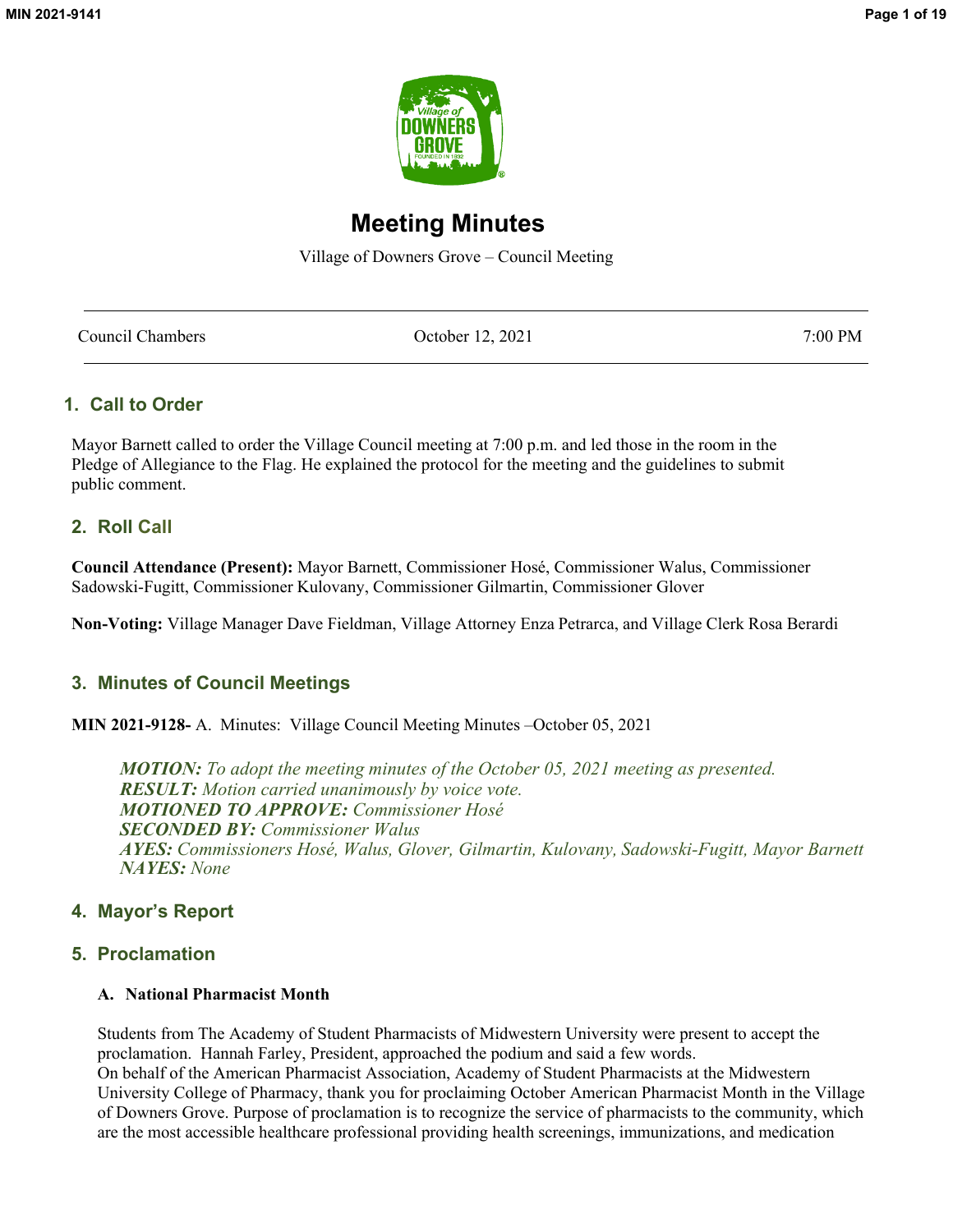therapy management and other services. Pharmacists reduce the number of people who end up in the hospital, provide the best therapy recommendations for those hospitalized, decrease medication related errors, and improve patient outcomes. With the release of COVID-19 vaccines, pharmacists have played a crucial role in administering vaccines and providing education to communities. Pharmacists know that providing continuous care to patients is important as the pandemic continues and continue to operate drive through clinics and utilizing indoors when needed. Clinics provide blood pressure and blood glucose screenings and lifestyle and medication counseling. Organization teamed up with University's College of Psychiatric and Neurological Pharmacist Chapter to fulfill unmet need of healthcare at Morningstar Mission, which is a homeless mission helping people develop skills to productively re-enter society. The mission provides many resources, but lacks healthcare resources, giving the organizations the opportunity to provide health screenings, mental health resources, and medication education and counseling. First event was held last month and another will be held in January. Goal is to increase presence to once a month to provide residents consistent healthcare. Student pharmacists are humbled by the care they are able to provide the community and excited to continue work as future pharmacists.

## **B. Arts DuPage Month**

## **6. Public Comment**

Comments on non-agenda items:

David Rose, resident:

- Would like proof of the value of EDC partnership before Council commits to 10 years of paying for EDC partnership; in favor of environmental sustainability in EDC future plans and metrics by which work is assessed; in favor of removing proposed agreement from this meeting's consent agenda for public scrutiny and discussion.
- Urges Village Council to re-examine and improve handling of electronic remarks.

## **7. Consent Agenda**

**BIL 2021-9127 —** A. Bills Payable: No. 6622 – October 12, 2021

**RES 2021-9153 —** B. Resolution: Resolution: Authorize an Agreement with the Downers Grove Economic Development Corporation *RES #2021-68*

**Summary:** Resolution: Authorize an Agreement with the Downers Grove Economic Development Corporation

**RES 2021-9140 —** C. Resolution: Authorize an Agreement with Zoll Corporation of Chelmsford, MA in the amount of \$118,185.49 for the Purchase of Three Cardiac Monitors *RES #2021-69*

**Summary:** This resolution authorizes an agreement with Zoll Corporation of Chelmsford, MA in the amount of \$118,185.49 for the purchase of three cardiac monitors.

**RES 2021-9144 —** D. Resolution: Authorize the participation in the Illinois Safe Routes to School Grant program through the Illinois Department of Transportation (IDOT) *RES #2021-70*

**Summary:** This resolution authorizes the participation in the Illinois Safe Routes to School grant program through the Illinois Department of Transportation (IDOT).

*MOTION: To adopt all items on the Consent Agenda, as presented RESULT: Motion carried unanimously by voice vote. MOTIONED TO APPROVE: Commissioner Hosé SECONDED BY: Commissioner Walus AYES: Commissioners Hosé, Walus, Glover, Gilmartin, Kulovany, Sadowski-Fugitt, Mayor Barnett NAYES: None*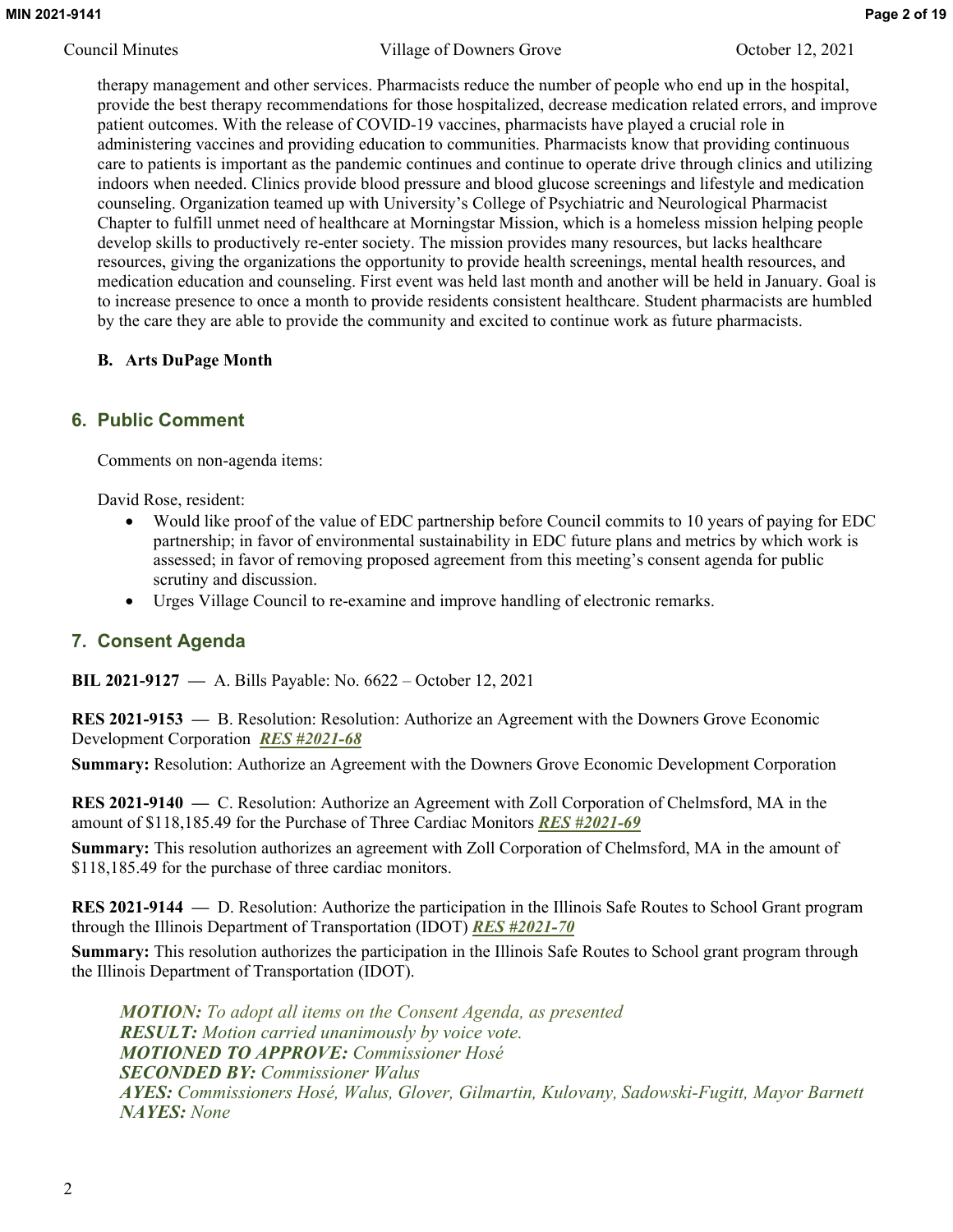## **8. Active Agenda**

**RES 2021-9110 —** A. Resolution: Approve the Final Plat of Subdivision for 2751-2761 Ogden Avenue **Summary:** This resolution approves the final plat of subdivision for 2751-2761 Ogden Avenue

*MOTION: To adopt a resolution approving the final plat of subdivision for 2751-2761 Ogden Avenue, as presented. RES#2021-71 RESULT: Motion carried unanimously roll call. MOTIONED TO APPROVE: Commissioner Hosé SECONDED BY: Commissioner Walus AYES: Commissioners Hosé, Walus, Glover, Gilmartin, Kulovany, Sadowski-Fugitt, Mayor Barnett NAYES: None*

**ORD 2021-9107 —** B. Ordinance: Amending the Zoning Ordinance to Designate the Property at 2751-2761 Ogden Avenue as Planned Unit Development #65 and Authorize a Hotel and Restaurant Development

**Summary:** An ordinance amending the Zoning Ordinance to Designate the Property at 2751-2761 Ogden Avenue as Planned Unit Development #65 and Authorize a Hotel and Restaurant Development.

*MOTION: To adopt an ordinance amending the zoning ordinance to designate the property at 2751- 2761 Ogden Avenue as Planned Unit Development #65 and authorize a hotel and restaurant development, as presented. ORD #5883 RESULT: Motion carried unanimously roll call. MOTIONED TO APPROVE: Commissioner Hosé SECONDED BY: Commissioner Walus AYES: Commissioners Hosé, Walus, Glover, Gilmartin, Kulovany, Sadowski-Fugitt, Mayor Barnett NAYES: None*

**ORD 2021-9108 —** C. Ordinance: Rezoning Certain Property Located at 2751-2761 Ogden Avenue

**Summary:** An ordinance rezoning certain property located at 2751-2761 Ogden Avenue.

*MOTION: To adopt an ordinance rezoning certain property located at 2751 Ogden Avenue, as presented. ORD #5884 RESULT: Motion carried unanimously roll call. MOTIONED TO APPROVE: Commissioner Hosé SECONDED BY: Commissioner Walus AYES: Commissioners Hosé, Walus, Glover, Gilmartin, Kulovany, Sadowski-Fugitt, Mayor Barnett NAYES: None*

**ORD 2021-9109 —** D. Ordinance: Authorizing a Special Use for Lot 2 of the Ogden & Walnut Resubdivision to Permit a Restaurant with Drive-Through

**Summary:** This ordinance authorizes a special use for Lot 2 of the Ogden & Walnut Resubdivision to permit a restaurant with drive-through.

*MOTION: To adopt an ordinance authorizing a special use for lot 2 of the Ogden & Walnut resubdivision to permit a restaurant with drive-through, as presented. ORD #5885 RESULT: Motion carried unanimously roll call. MOTIONED TO APPROVE: Commissioner Hosé SECONDED BY: Commissioner Walus AYES: Commissioners Hosé, Walus, Glover, Gilmartin, Kulovany, Sadowski-Fugitt, Mayor Barnett NAYES: None*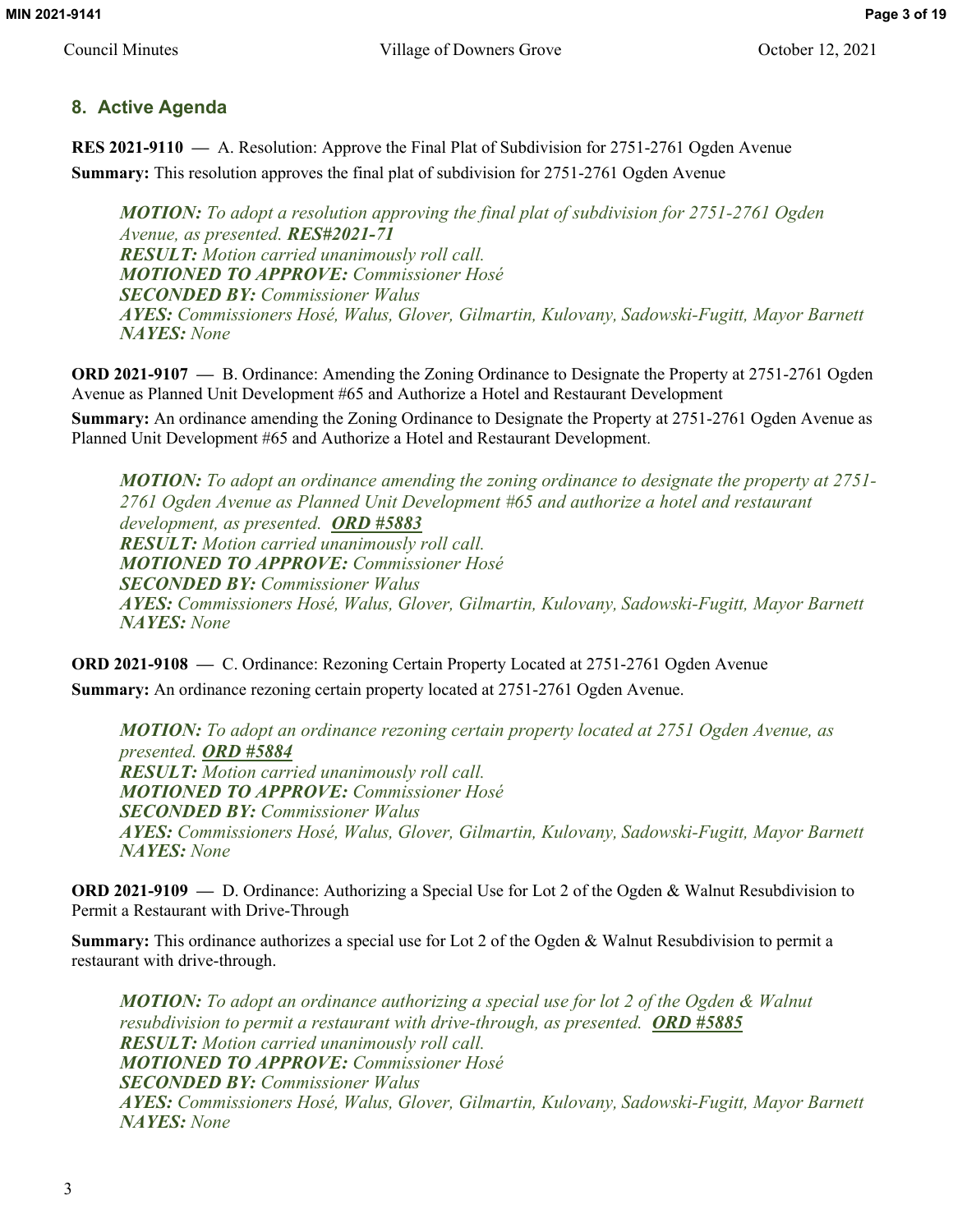**MOT 2021-9116 —** E. Motion: Approve a Two-Year Agreement with Minuteman Security Technologies for a Total Cost of \$226,684.53 to Purchase an Automated License Plate Reader Camera System

**Summary:** This motion approves a two-year agreement with Minuteman Security Technologies for a total cost of \$226,684.53 to purchase an Automated License Plate Reader Camera System.

### Public Comments/Questions

David Rose, resident:

- Inquired if there is data to support the purchase of the Automated License Plate Reader Camera System.
- Inquired on any information specific to the success the system provides for retrieving stolen vehicles and if system will help prevent crime.

Mayor Barnett: Yes, there quite a bit of reported data from first to subsequent meetings, and information provided on who uses these, how they are used, and what performance expectations should be; the data is embedded in the packets of reports which the Village Council has been dealing with for 4 months. The Mayor explained this item and the next item on the agenda are related to how policing in Downers Grove is accomplished reflecting changes in State law and the environment we find ourselves in as seen in the news. Have been working with other agencies throughout DuPage County as well as the Downers Grove Police Department to develop a system and process intended to improve the effectiveness and safety of policing in the Village. The first conversation about this occurred during long range planning this and there have been 2-3 subsequent conversations about it. This system is an extension of an existing program the Village uses to provide fixed cameras at many locations – the Village currently has been using license plate readers on several Police Department vehicles for 5-6 years. The license plate readers have been very helpful and successful. Tonight the intent is to move to vote on this. The Mayor told Mr. Rose to request specific data he is seek in writing to Village Manager, Dave Fieldman.

Commissioner Hosé: Page 1 of the staff report on this is available on the website on the agenda; the first bullet point of the updated recommendation reads "Based upon the data from the PD current mobile plate reader system there were approximately 200 hits over a 30 day period". This is using just a few cameras on a few PD vehicles. The new system will be much more extensive and there are 86 pages of reading on the subject.

*MOTION: To adopt a motion approving a two-year agreement with Minuteman Security Technologies for a total cost of \$226,684.53 to purchase an automated license plate reader camera system, as presented. RESULT: Motion carried unanimously by roll call. MOTIONED TO APPROVE: Commissioner Hosé SECONDED BY: Commissioner Walus AYES: Commissioners Hosé, Walus, Glover, Gilmartin, Kulovany, Sadowski-Fugitt, Mayor Barnett NAYES: None*

**MOT 2021-9115 —** F. Motion: Approve a 5 Year Agreement with Axon Enterprise, Inc. in the amount of \$698,841.20 for the Purchase and Servicing of Body Worn Cameras, Squad Car Cameras and a Cloud Based Digital Video System for Police Department Interview Rooms and Evidence Management

**Summary:** This motion approves a 5 year agreement with Axon Enterprise, Inc. in the amount of \$698,841.20 for the purchase and servicing of body worn cameras, squad car cameras and a cloud based digital video system for Police Department interview rooms and evidence management.

Mayor Barnett: Village believes there is an opportunity to be better from a policing accountability standpoint and this is also in response to recently changed State law bringing the Village into compliance well ahead of the deadline set by the State.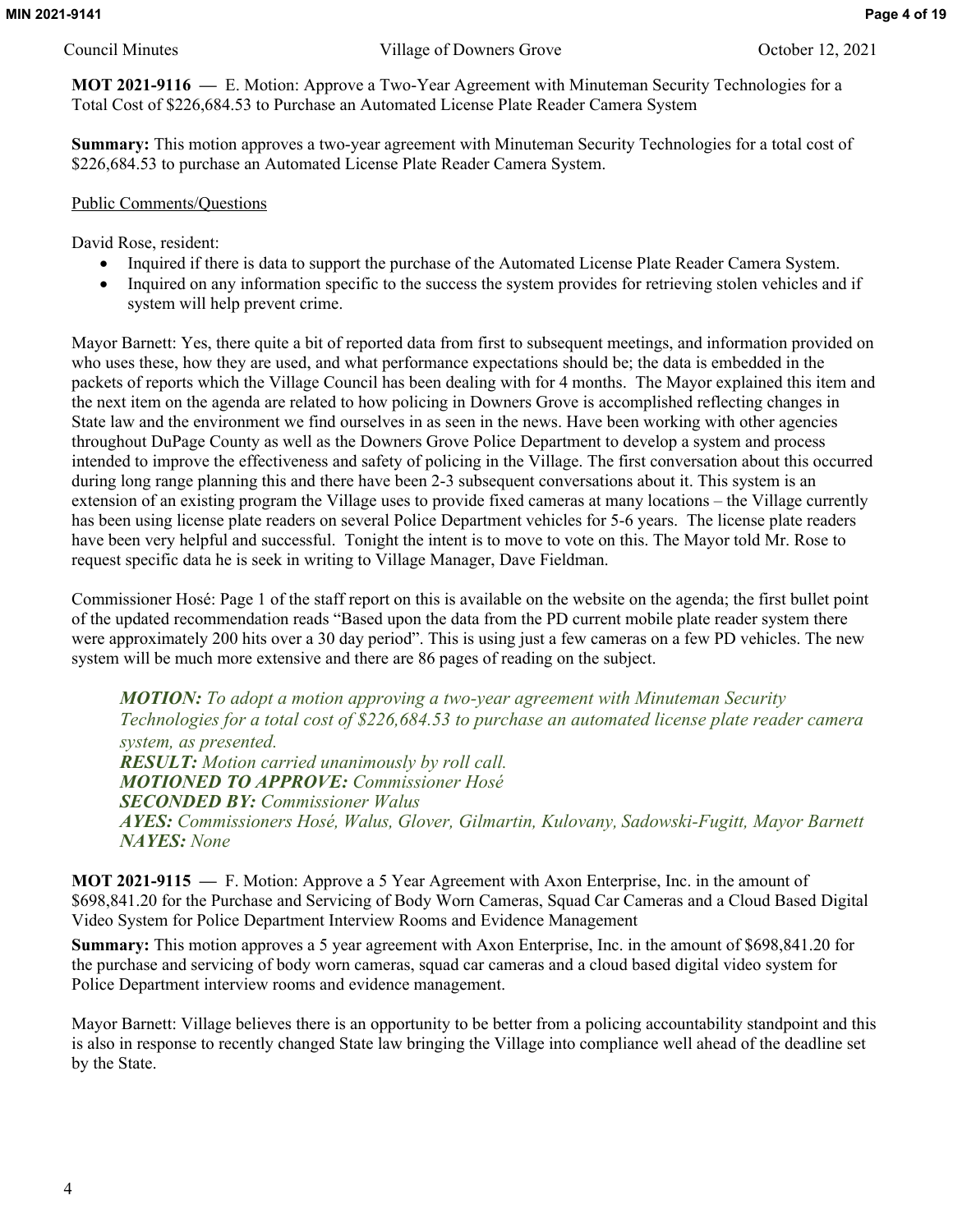*MOTION: To adopt a motion approving a 5 year agreement with Axon Enterprise, Inc. in the amount of \$698,841.20 for the purchase and servicing of body worn cameras, squad car cameras and a cloud based digital video system for Police Department interview rooms and evidence, as presented. RESULT: Motion carried unanimously roll call. MOTIONED TO APPROVE: Commissioner Hosé SECONDED BY: Commissioner Walus AYES: Commissioners Hosé, Walus, Glover, Gilmartin, Kulovany, Sadowski-Fugitt, Mayor Barnett NAYES: None*

**ORD 2021-9137 —** G. Ordinance: Amending an Ordinance Providing for the Regulation of and Application for Small Wireless Facilities

**Summary:** This amends an ordinance providing for the regulation of and application for small wireless facilities.

Mayor Barnett: This is an amendment and adjustment to bring Village into compliance with state law.

*MOTION: To adopt an ordinance amending an ordinance providing for the regulation of and application for small wireless facilities, as presented. ORD #5886 RESULT: Motion carried unanimously roll call. MOTIONED TO APPROVE: Commissioner Hosé SECONDED BY: Commissioner Walus AYES: Commissioners Hosé, Walus, Glover, Gilmartin, Kulovany, Sadowski-Fugitt, Mayor Barnett NAYES: None*

## **9. First Reading**

**ORD 2021-9146 —** A. Ordinance: Authorize the Payment of Redevelopment Project Costs, Dissolving the Special Tax Allocation Fund and Terminating the Village of Downers Grove Tax Increment Financing for the Downtown Redevelopment Project Area

**Summary:** This authorizes the payment of redevelopment project costs, dissolving the special tax allocation fund and terminating the Village of Downers Grove tax increment downtown redevelopment project area.

Village Manager David Fieldman presented two items on the first reading agenda. An ordinance to close out and retire the downtown tax increment financing district which has sparked massive investment in the downtown and has been a transformative agent. The downtown has been revitalized and Manager Fieldman looks forward to continuing with that investment over the next several years under a new operating model. This ordinance is the last Village Council action on the downtown tax increment financing district, a project which began a quarter century ago.

## Council Comments/Questions

Commissioner Hosé: Terminating this TIF in the status it is in is a huge win for the Village; there has been tremendous redevelopment and reinvestment in the downtown area; this success is because of the hard work of staff, the Council and the Economic Development Corporation and many others – thanks to the many people involved over the past 20 years; looks forward to more success in years to come

Mayor Barnett: December 1997 Council began and continued the Village on this path to make the TIF successful; TIF and rebate agreement can inspire negative emotions; Councils past did the community a service with this TIF. The downtown that is seen and enjoyed today is largely a function of the efforts put forth in this TIF.

**ORD 2021-9145 —** B. Ordinance: Amending Certain Traffic Control Provisions Along Prairie Avenue **Summary:** An ordinance amending certain traffic control provisions along Prairie Avenue.

Village Manger, David Fieldman, introduced Public Works Director, Andy Sikich, to present background information on this item.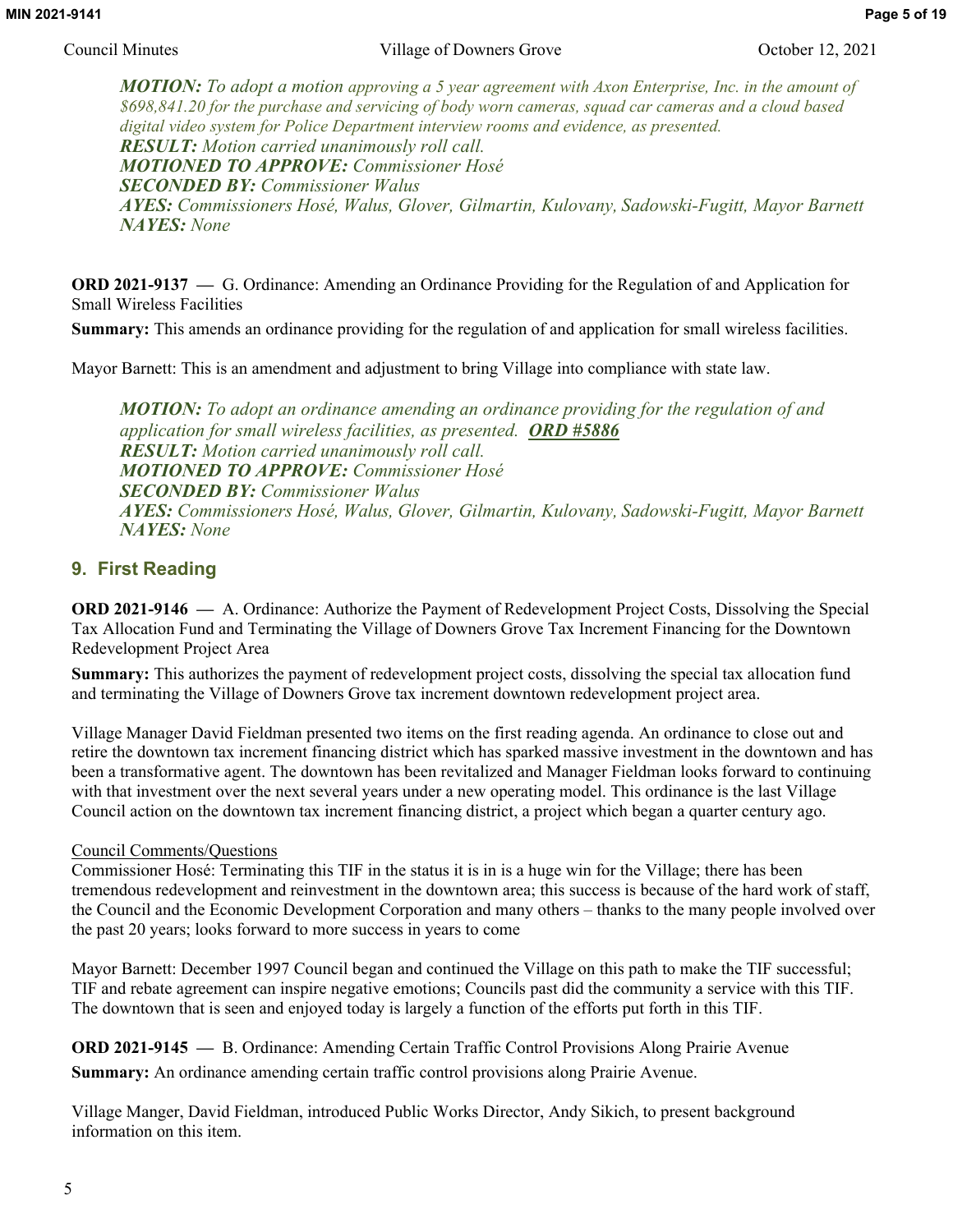Mr. Sikich began stating a portion of th[e presentation](http://www.downers.us/public/docs/agendas/2021/10-12-21/2021%2010%2012%20Prairie%20Avenue%20Council%20Presentation%20FINAL.pdf) will include a preview of items also included in neighborhood traffic area No. 7. - the study area is from Ogden to Warren, and Belmont to Lee and will be presented in entirety in a future meeting. Tonight's discussion is regarding Prairie Ave from Belmont to Main. Staff has assessed existing conditions on this stretch of Prairie which currently carries between 5400-6600 vehicles per day; 85% speeds range from 32-45 mph. Between 2015-2020 there were 52 accidents along this stretch of Prairie not including the intersections of Belmont or Main. Currently no traffic controls on Prairie between Belmont and Main and one marked pedestrian crossing at Oakwood. Many pedestrians cross Prairie for school, parks, downtown, and businesses along Ogden.

Proposed Improvements (excluding intersection of Forest & Prairie)

- Reduce speed limit from 30 to 25 mph
- Install all-way stop signs at: Lee, Oakwood, Saratoga
- Install marked pedestrian crossings at: Stonewall, Seeley
- Construct pedestrian refuge islands at all five of above locations to act as traffic calming and provide safer pedestrian crossing
- Eliminate existing parking along south side of Prairie between Belmont and Montgomery
- Paint marked bike lanes from Belmont to Lee and sharrow symbols on pavement from Lee to Main Transportation and Parking Commission has reviewed plan and recommended improvements as recommended by staff.

All way stops recommended for following reasons:

- Lee acts as a minor collector carrying traffic from Ogden to Warren
- Oakwood currently has a marked school crossing
- Saratoga Ave north leg carries 2000 vehicles per day and acts as local collector from Prairie to signal at Saratoga & Ogden

Pedestrian crossings recommended for following reasons:

- Stonewall Ave has good sight distance and connects to Hoopers Hollow Park
- Seeley Ave is the only street between Lee & Oakwood that connect Ogden and Warren and connects to Pierce Downers School

Proposed bicycle facilities:

Belmont to Lee; proposing two 11 foot vehicle lanes and a marked bike lane in each direction requiring elimination of existing parking along south side of Prairie.

Lee to Belmont; pavement narrows and does not have room for marked bike lanes; proposing painted sharrow symbols in each travel lane to designate that motorists must share the road with bicycles, help slow traffic down, and raise driver awareness.

Staff received phone calls and emails in favor of traffic calming along this stretch of Prairie. Some residents who live on Prairie between Belmont and Montgomery have indicated they are not in favor of removing the parking. Staff received a letter and petition in favor of pedestrian crossing at Oakwood & Prairie.

## Mayor and Commissioner Comments/Questions

Commissioner Sadowski-Fugitt: Asked if pedestrian crossings will only be located where they are marked on the slide presentation or if they will also be where there are 4-way stops.

Mr. Sikich: There will be pedestrian crossings at the stops as well. The other ones are unprotected pedestrian crossings.

Commissioner Kulovany: Asked If passed, how quickly can Public Works implement this, can it be done in stages and how soon can stop signs be installed.

Mr. Sikich: It can be done in stages. If passed stop signs can be installed quickly. The pedestrian refuge islands and other improvements would likely happen next year with the resurfacing of Prairie; stop signs within a week.

Commissioner Hosé: In favor of all ideas. Stretch of road being uncontrolled has resulted in it being a speedway. This will make is safer for entire neighborhood.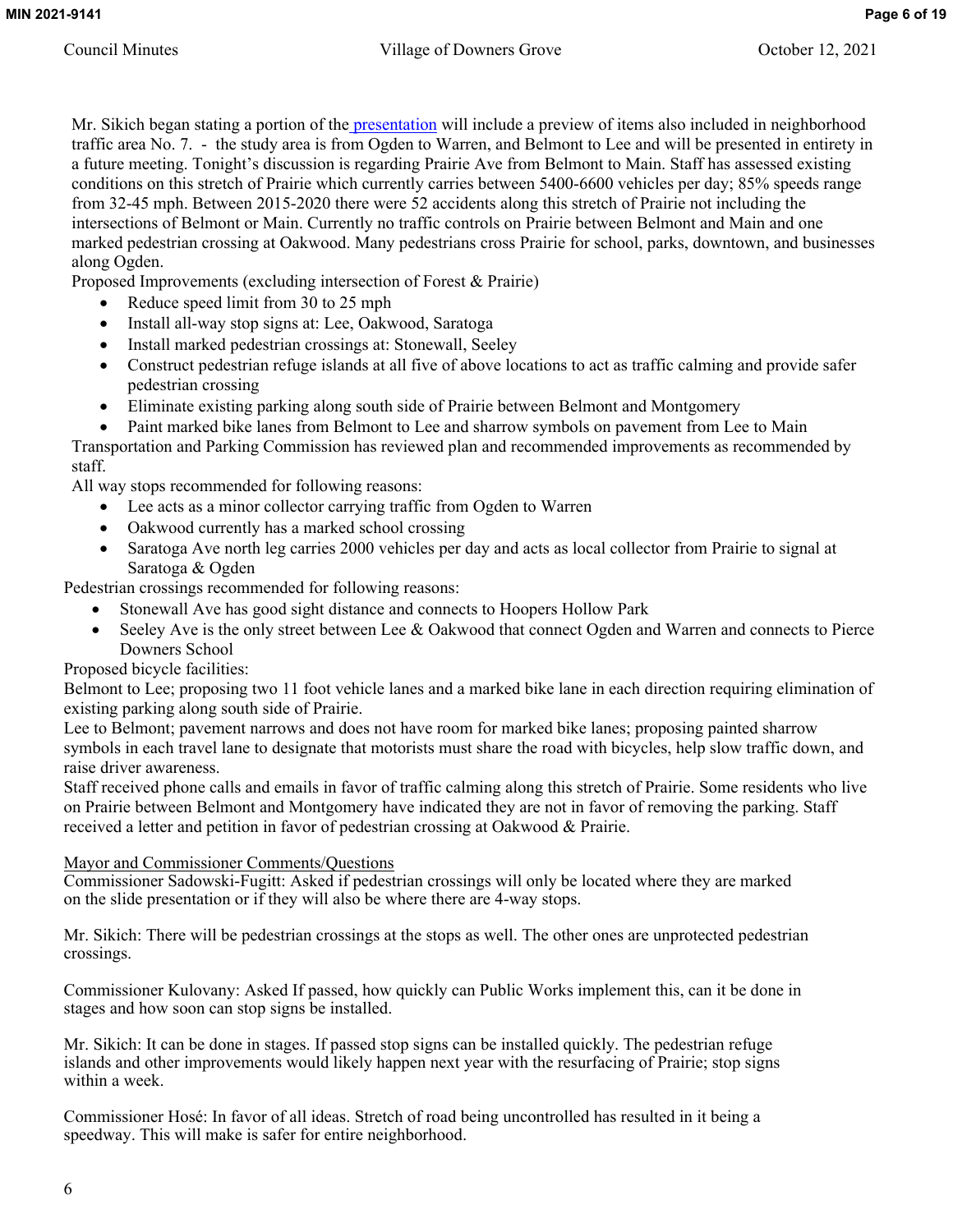Commissioner Gilmartin: Appreciates addition of dedicated and shared bike lanes and pedestrian safety measures.

Commissioner Walus: In favor of measures and increased pedestrian safety.

Public Comments/Questions:

Andy Broomhead of 2010 Prairie:

- Not in favor of losing parking on Prairie
- Requesting retaining parking and adding sharrows all the way through
- Issue with Lee being last stop sign. Request for stop sign at Woodward.

Joe Rondinelli of 1920 Prairie:

- $\bullet$  Not in favor of losing parking on Prairie. In favor of alternative #2
- In favor of bike lanes on Warren
- In favor of slower speed limit on Prairie

Lauren Loeb 2029 of Prairie:

- Not in favor of losing parking on Prairie
- Request for stop sign at Woodward
- In favor of bike lanes, sharrows, pedestrian crossings

Bill Nally 4808 of Woodward:

- In favor of adding stop sign at Woodward & Prairie
- Concerned desire to improve pedestrian traffic on Prairie will redirect vehicles and increase traffic and parking on street that has no sidewalks

David Rose

- Inquired about putting stop signs at collector streets and the impact of stop sign on Saratoga.
- Inquired about speeds of vehicles being able to travel no more than 25-30 mph with the proposed stop signs.

Mayor Barnett: Page 2 of tonight's report lists various goals of the changes including speed limit reductions, stop controls, traffic calming. The stop control section lists each street and each unique situation. Neighborhood and traffic systems function with each other playing a role in where actions that will help reduce speed, control traffic, calm traffic, and provide bike facilities. It is an effort to analyze entire system and choose changes and adjustments to improve aspects of how the system functions.

Mr. Sikich: At a leg such as Saratoga that carries significant traffic, for pedestrian and vehicular safety the 4 way stop makes logical sense at this location. Impetus behind this is to make Prairie a safer place for all people and modes of traffic: walkers, bikers, vehicles. Stop sign is not just for vehicular traffic, but also for pedestrians and bicyclists. Due to volume of traffic on north Saratoga, it makes sense to have stop sign there.

Mayor Barnett: Regarding inquire of vehicle speeds between stops not being above 25-30 mph. The purpose of the measures is to reduce the speed limit to improve safety of all modes of traffic; pedestrian, nonmotorized, and motorized vehicles. Hoping reduced speed limit and stop signs will improve safety to all modes.

Joe Rondinelli of 1920 Prairie:

- Asked if eliminating parking really would reduce the speed of traffic; how the removal of parking is tied to reducing speed limits.
- In favor of reducing speed limits and adding stop signs.

Mayor Barnett: These are systems with multiple goals in improving traffic safety for vehicular traffic, nonmotorized traffic, and pedestrians. There is also an alternate design.

Mr. Fieldman: Idea is to improve safety for all modes of transportation. Bike lanes are intended to provide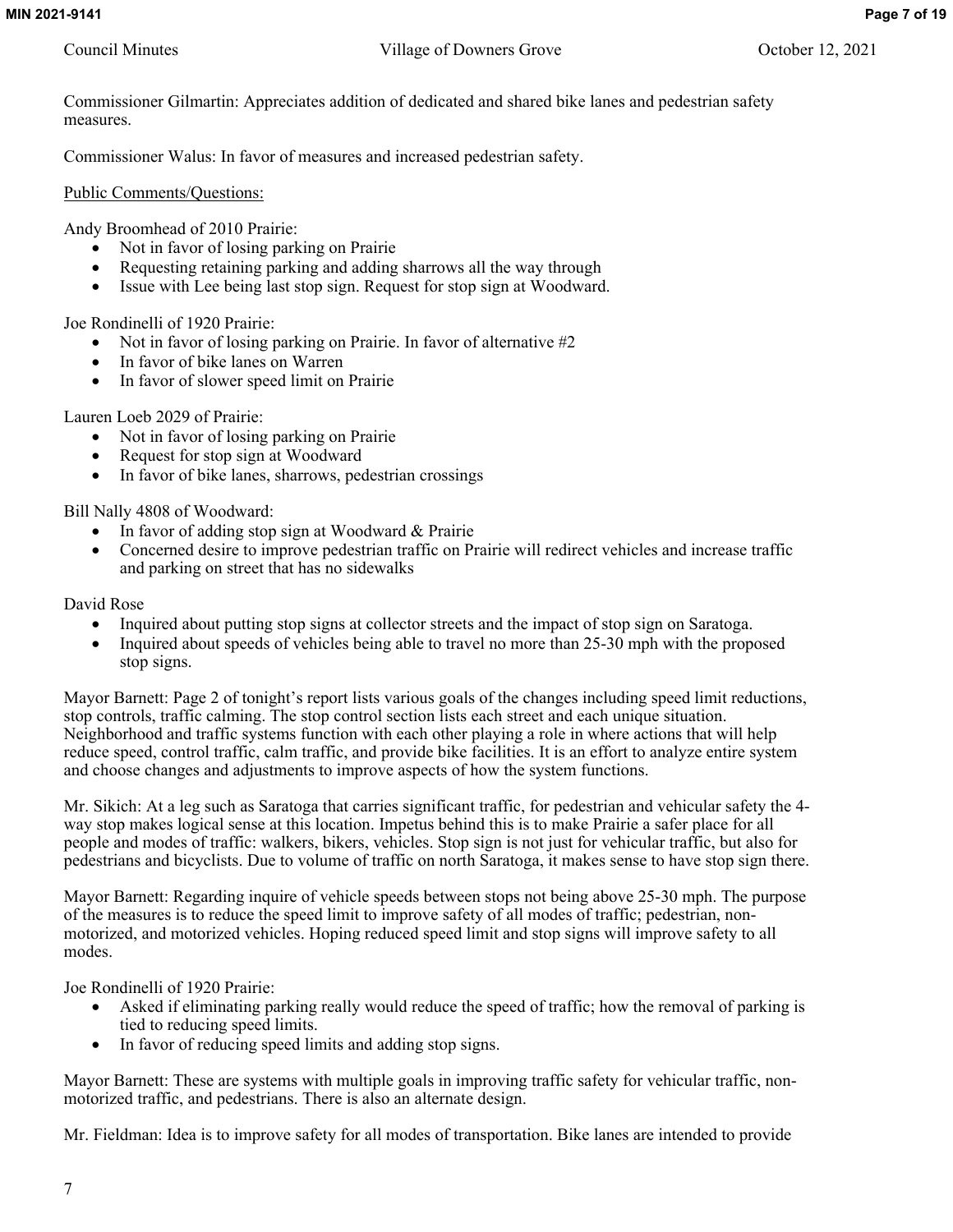increased level of safety for cyclists. Both bicycle lanes and on street parking are recognized ways of traffic calming and to reduce speed. Council has a choice to value parking on the street compared to goal of the separated bike lanes. Both have value to community and neighborhood. If Council chooses to keep parking as an option, then sharrow striping is an alternative to bike lanes. If favoring bicycle safety design over convenience and attributes of parking, then the choice would be the plan proposed tonight.

Mayor Barnett: All of the traffic options have tradeoffs. Mixing traffic behavior involving traffic, bikes and pedestrians to improve safety, the answers are not obvious and there are always tradeoffs.

Joe Rondinelli of 1920 Prairie:

Asked if there is a cost tradeoff between the 2 options presented – parking, sharrows vs. bike lanes

Mr. Fieldman: Negligible difference as both involve paint and on street striping.

Joe Rondinelli of 1920 Prairie:

If both calm traffic in favor of keeping parking, utilized more than bike lanes will be.

Steve Scarlotti, resident of Forest Ave:

- Not in favor of bike lane unless it can be all the way down Prairie.
- In favor of dedicated bike lane on Warren

David Rose, returned to podium:

- How soon will decisions be made in regards to Warren? Stretch that is completely unmarked.
- In favor of changing yield signs to stop signs on streets that intersect with Warren near Belmont.

Mayor Barnett: Not prepared to discuss Warren which is not on this meeting agenda.

Mr. Fieldman: Neighborhood traffic study No.7 addresses issues Mr. Rose identified and will be on an agenda shortly.

Javier Nuno of 2030 Prairie:

- Not in favor of losing parking on Prairie
- In favor of slowing speeding and 25 mph speed limit

Robert Schroeder 4700 Prince

Asked if a a study be done on Prairie & Forest when stop signs are in place without barrier

Mayor Barnett: That will be discussed later on the agenda this evening.

Lauren Loeb 2029 of Prairie

- Requesting a traffic study to look at safety of school crossing at Prairie & Belmont
- In favor of reduced speed on Prairie

## Mayor and Commissioner Comments/Questions

Mayor Barnett: Currently no traffic control on this stretch of Prairie and residents requested traffic calming along Prairie and improved pedestrian and cyclist safety which is what began the study and recommendations.

Commissioner Gilmartin: Asked the current parking on Prairie allow overnight parking.

Mr. Fieldman: It has the same overnight restrictions as the rest of the Village, no overnight parking.

Commissioner Gilmartin: Lack of cycling may be due to the lack of safe cycling that the Village provides. This may be good opportunity to offer more safe cycling spaces.

Commissioner Kulovany: Is there enough room for both parking and a sharrow in the south lane and retain bike lane on north side of the street?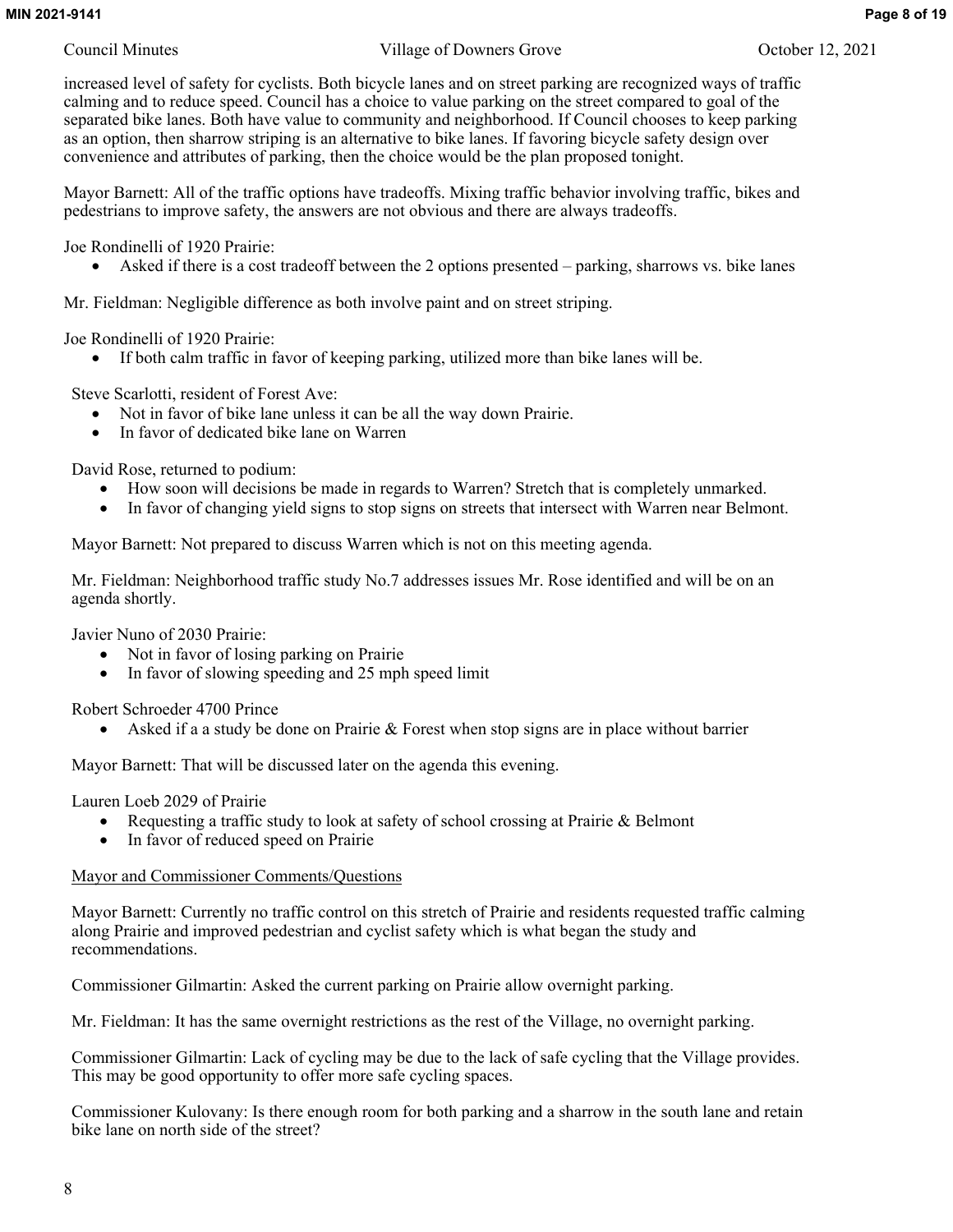Mr. Sikich: The bike lane on the north side of the street could not be retained. There would have to be sharrows on both side of the street with parking on south side.

Commissioner Kulovany: What is difference in safety between dedicated bike lane and sharrow?

Mr. Sikich: Does not have study to back it up. Dedicated bike lanes are viewed as safer than sharrows. Any measure for cyclists is awareness and protection.

Commissioner Kulovany: Guessing we are satisfied that sharrows are safe enough from Lee to Main because there is not the physical room for bike lanes.

Mr. Sikich: Bicyclists will be in the road one way or another. Sharrows call attention to it and raise awareness.

Commissioner Kulovany: Asked what notification process prior to a TAP meeting on something such as the Prairie study would be.

Mr. Fieldman: Established practice on neighborhood traffic studies for a better part of a decade notifying every household of the meetings. Prairie plan came about in the middle of neighborhood traffic study No.7. Staff sent snail mail letters to every property that fronted on Prairie informing about TAP meeting and posted information in general on Village website.

Commissioner Hosé: Asked what considerations led to no stop sign between Lee & Belmont.

Mr. Sikich: From a traffic perspective Lee is the local collector from Ogden to Warren. West of there, there is not a logical collector road where a stop sign would make sense, but it can be looked at.

Mr. Fieldman: There are no strong objections to further considerations of stop signs in this area. As brought up by residents, Pershing may present some challenges, but other streets are open to consideration.

Commissioner Hosé: Asked where another stop sign would be put between Lee and Belmont.

Mr. Fieldman: Can get the information shortly for the next discussion.

Commissioner Kulovany: On east side there was a concern that stop signs were too close together. Took a drive through Hinsdale to compare. The speed limit in Clarendon Hills on Chicago Ave is 25 mph, when cross over Rt 83 to Hinsdale it remains 25 mph. The first stop sign is at Monroe, two blocks later is the next stop sign at Madison, two blocks after is a stop sign at Vine where speed limit drops to 20 mph, 2 blocks after is a stop sign at Lincoln, then a stop sign one block later at Washington, and one block later at Garfield. Chicago is not exactly the same as Prairie, but similar enough, fairly certain it is designed to slow traffic through residential neighborhoods.

Commissioner Walus: Building off of Commissioner Hosé; is interested in seeing another stop, particularly at Woodward per resident request. Would like information on this.

Mayor Barnett: Asked if parking is removed from Prairie, what are sidewalk conditions in other areas that vehicles would park; was any part of this intended to compel drivers to choose a different route. Asked for information on this.

Mr. Fieldman: More work to do; will put this on another first reading for more dialogue with the Council and the neighbors next week or following into November. More time to do more homework, get more feedback, and go through ideas.

Commissioner Kulovany: Requesting investigation of sharrow for entire length.

## **10.Manager's Report – Update on Forest and Prairie**

First monthly report regarding impacts of temporary improvements installed at Prairie and Forest. Report provides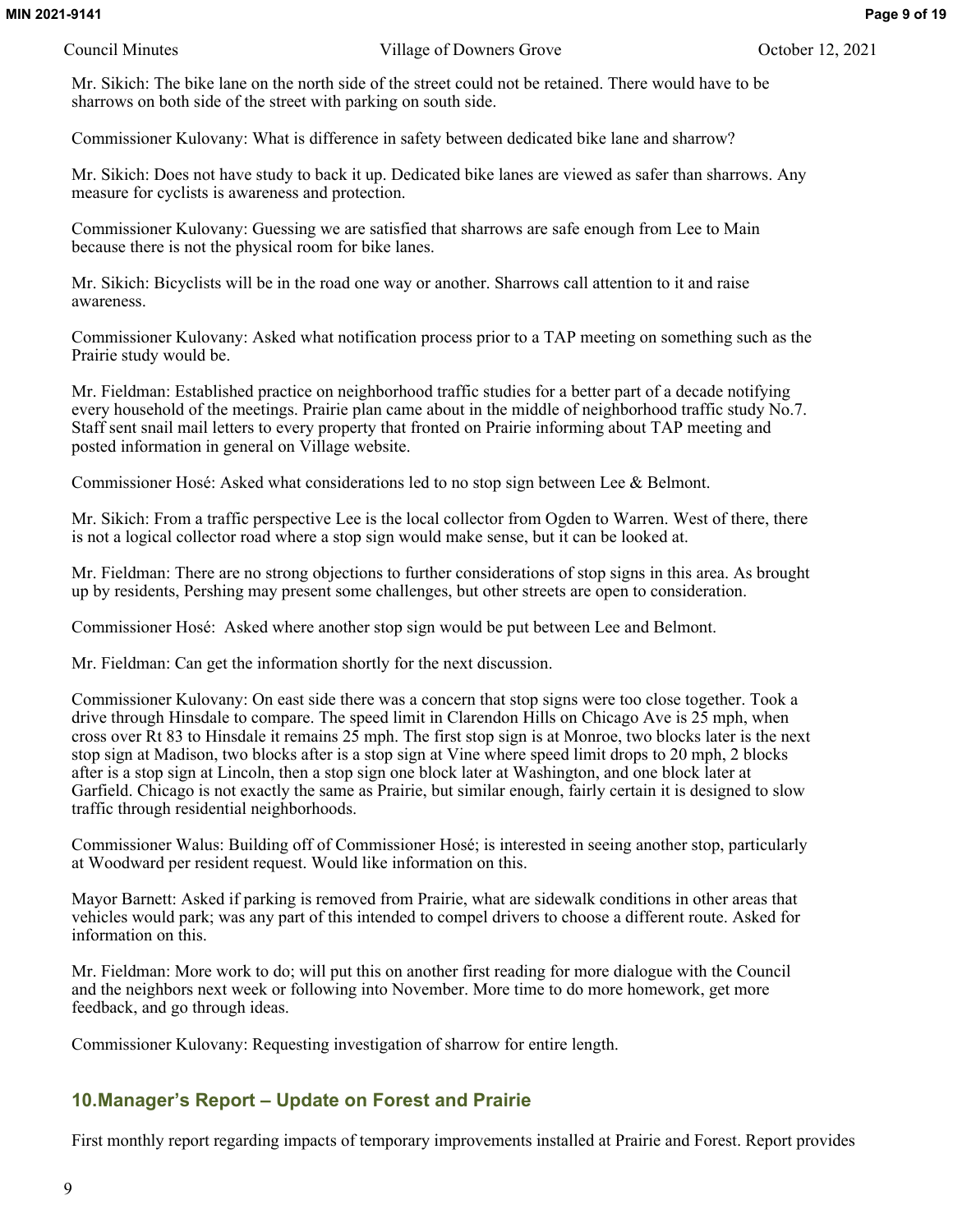the Village Council with information and opportunity, but not obligation, to provide further policy direction. Information presented tonight includes traffic counts taken on two 24 hour periods; Tuesday, Oct 5<sup>th</sup> and Thursday, Oct 7<sup>th</sup>. This is the same counting process Village uses on other traffic related projects including neighborhood traffic studies. Staff has rounded traffic counts and expressed in terms of ranges reflecting the two different counts. Same process was used in September, prior to installation of temporary improvements, to establish the baseline or before conditions.

Mr. Sikich presented the [report](http://www.downers.us/public/docs/agendas/2021/10-12-21/2021%2010%2012%20Prairie%20and%20Forest%20Update%20FINAL.pdf). Updated information on the installations at Prairie and Forest. Intersection of Prairie and Forest is just west of the traffic signal at Main & Prairie. 24 accidents occurred at this intersection between Jan 2012 and April 2021. Majority of accidents included vehicles northbound of Forest and eastbound on Prairie. Contributing factors included: traffic volumes and speeds on Prairie; traffic volume on south leg of Forest; and limited sight distance looking west from northbound Forest. In 2020, staff began working on plan to reduce frequency and severity of accidents at this location. Initial Village response included: tree pruning; driver feedback signs; increased police presence. Meeting was held March 30, 2021, and in May temporary measures were deployed to prevent left turns and through movements from Forest onto Prairie and to provide traffic calming. Temporary measures removed after two weeks due to observed dangerous driving behaviors. Staff proposed multiple options for this intersection including: either 3 or 4 way stop signs; right-in, right-out on Forest; using either porkchop islands or a barrier median on Prairie; permanently closing the south leg or both legs of Forest. Options reviewed and discusses by Transportation and Parking Commission and by Village Councils in July, August, and September. On September 7 th Village Council directed staff to install temporary traffic control measures including the closure of the south leg of Forest at Prairie and adding stop signs at Prairie to create an all-way stop. Public Works personnel installed temporary measures on September 17th after taking initial baseline traffic counts earlier that week. Measures included barriers closing the south leg of Forest, stop signs on Prairie creating all way stop, striping of stop bars and crosswalks, and temporary medians in the middle of Prairie to provide traffic calming. Last week, Public Works staff took additional traffic counts after the temporary measures had been in place for approximately 3 weeks.

Key Observations So Far

- Both speed and traffic volumes at this intersection have been reduced significantly
- No rear-end crashes or backups onto Main have been reported due to stop signs on Prairie
- Traffic has been dispersed into the street network
- About 10-20% of traffic that used to take northbound Forest appears to now be driving in areas outside of study area
- Traffic speeds on northbound Prince have increase slightly

Traffic before Measures were put into Place

- Prairie has typically carried between 5400-6600 vehicles per day
- Forest Ave between Franklin & Prairie has carried 1600-2300 vehicles per day
- Prince St between Franklin & Prairie has carried 250-300 vehicles per day
- Saratoga Ave between Franklin & Prairie has carried 600-850 vehicles per day

Updated Counts Taken by Public Works Staff last week

- Forest between Franklin & Prairie carries roughly 10% of what is was prior to temporary measures
- Vehicles appear to be using Franklin and is split between those that go west on Franklin to Saratoga, and those that head east towards Main St.
- Between 450-750 additional vehicles went west on Franklin per day
- About 600-650 additional vehicles went east toward Main
- Total traffic volume on these two blocks was increased to just over 1500 vehicles per day on Franklin between Forest & Prince, and just over 3300 vehicles per day between Forest & Main.

Appears that most additional traffic that now heads west on Franklin from Forest uses northbound Prince and northbound Saratoga. Northbound traffic on Prince increased by about 150-200 vehicles per day. Northbound traffic on Saratoga increased by about 200-325 vehicles per day. Total traffic on Prince north of Franklin has more than doubled to between 530-590 vehicles per day, and total traffic on this block of Saratoga is about 950-970 vehicles per day. Traffic on Prairie at this location was reduced by 750-900 vehicles per day, a reduction of 12-15%.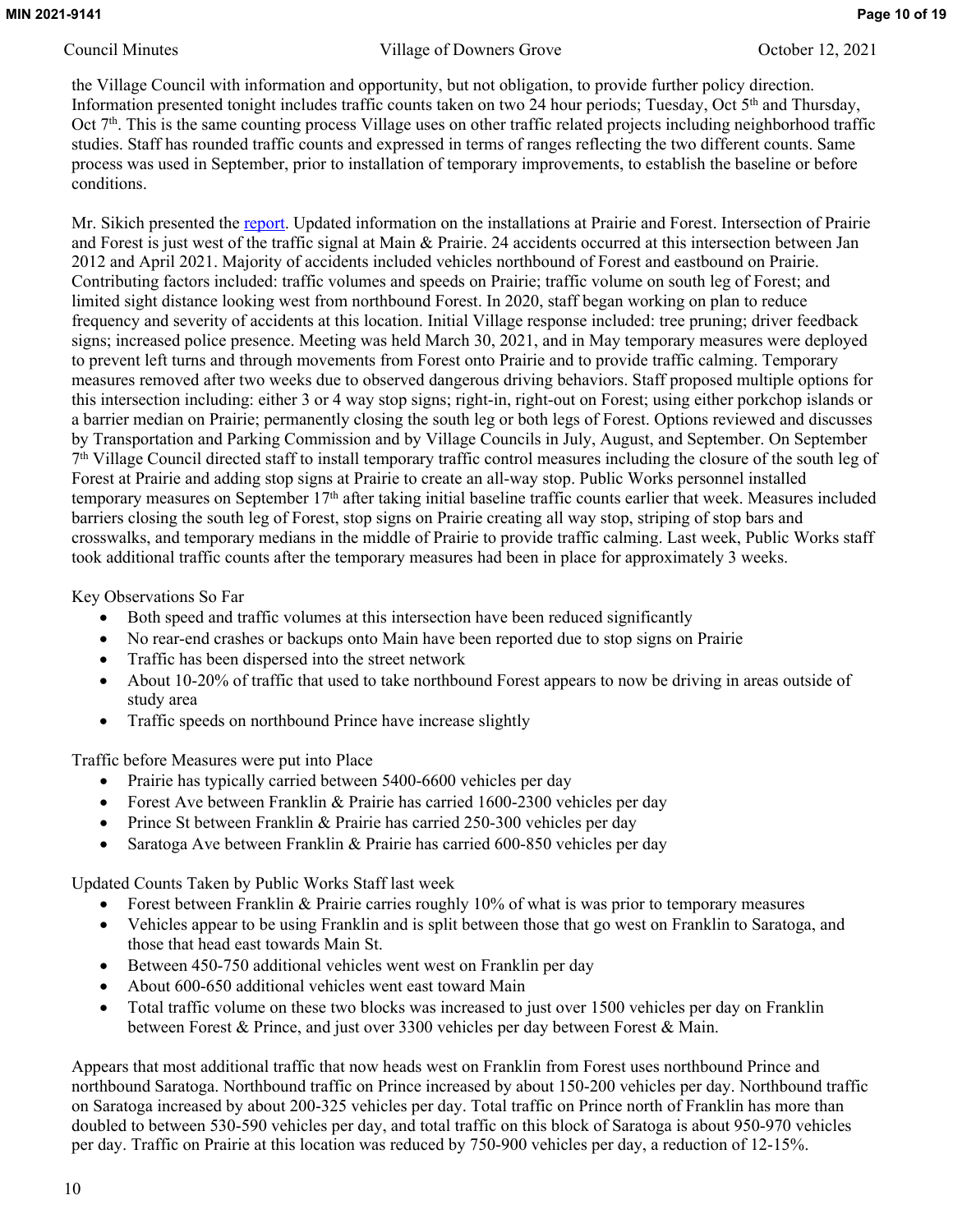In general speeds were not significantly changed throughout the neighborhood with a few exceptions: Speeds on Prairie at all side of the intersection at Forest are now significantly lower

Most notable reduction is to the eastbound traffic from Prince to Forest; before measures the 85% speed was about 37 mph; updated count showed 26.6 mph; a reduction of over 10 mph. Speed at this eastbound intersection has been one of the major contributing factors to accidents at this intersection. 85% speeds on surrounding streets stayed roughly the same or slightly decreased with the exception of northbound traffic on Prince between Franklin & Prairie which increased from over 28 mph to just shy of 32 mph; increase of 12%. Residents on this block of Prince St submitted a traffic calming petition form a few days after the temporary control measures were installed.

### Mayor and Commissioner Comments/Questions

Commissioner Sadowski-Fugitt: Questions why Prince is the only one that seems to have increased speeds since there is about a 50/50 split between Saratoga and Prince.

Mr. Sikich: Does not have that information.

Commissioner Hosé: Traffic on Prairie decrease in both speed and volume – asked what that is attributed to – stop signs and street closure or other factors.

Mr. Sikich: Could be both. There is some southbound traffic increase on Prince and Saratoga, not as much as northbound, but could be that vehicles which used to go southbound of Forest are now going southbound on Saratoga and Prince.

Commissioner Hosé: Traffic on Prairie decreased 12-15% and speeds have dropped east and westbound; asked what contributed to that.

Mr. Sikich: Decrease in speeds due to the stop sign mainly and traffic calming. Cars that used to take Prairie and then turn right on Forest now are turning right on Saratoga or Prince. More like 100-200 cars.

Commissioner Gilmartin: Asked why we used 4 sets of data prior to the study and 2 sets post.

Mr. Sikich: 2 days' worth of data were used prior and 2 days' worth of data were used post.

Mr. Fieldman: Andy went through historical numbers in addition to the before counts done just before the temporary improvements were put into place. A traffic consultant did the counts many months before. All that data is included in first slide creating 4 counts. The comparative data is the September counts compared to the October counts.

Commissioner Gilmartin: Confirmed there is the same size data sets on both side of the pre and post counts.

Commissioner Gilmartin: Asked if the Village has an Ordinance limiting the volume allowed on any street.

Mr. Sikich: No

Commissioner Gilmartin: Asked if staff thinks the measures that were put in were effective in appropriately disbursing the volume of cars.

Mr. Fieldman: Presenting the results. There are many tradeoffs in different ways. Shifting traffic and changing character of neighborhood is different from if it reduced speeds on Prairie. There are many facets to discussion.

Mayor Barnett: Goals of changes were to reduce severity and frequency of accidents at the intersection. Goals were not set as it relates to particular traffic volumes anywhere.

Mr. Fieldman: This was initiated by Staff noticing the severity and frequency of accidents at the intersection as well as resident, Mr. Erickson who lives on the corner, contact. This started with a narrow focus to reduce the severity and frequency of car accidents at that location.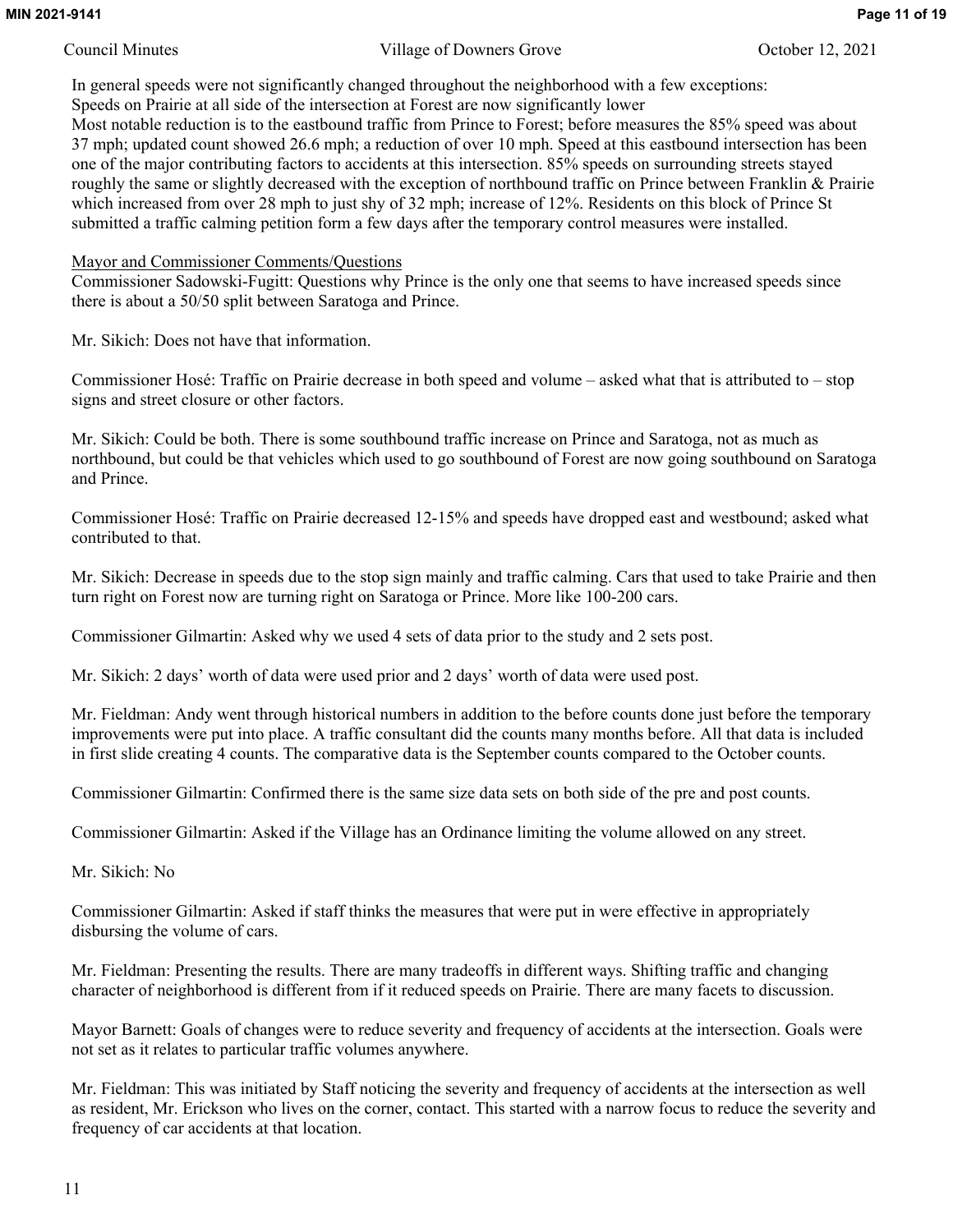Mayor Barnett: Asked if historical volume data was used to designate streets as collectors and thoroughfares – it affects policy decisions like snow falling order and things like that.

Mr. Fieldman: Yes. The number of average daily traffic volume tends to affect how street is labeled and categorized. There are rules that traffic engineers use. These drive policy decisions such as snow plow routes and priorities.

Commissioner Sadowski-Fugitt: 6000 cars a day on Prairie and 2400 cars a day on Forest seems high given the numbers we are seeing on other streets (Prince and Saratoga) after the closing; asked if the volumes on Prince and Saratoga were typical based on historical data of similar streets, or was it high; asked if that lead to reason for doing study in the first place.

Mr. Fieldman: The traffic numbers on the side streets on Prairie that range from very small from 150 to up into 600- 900's is expected range.

Mr. Sikich: Agreed.

Mr. Fieldman: Does not have an answer off the top of his head on a street such as Prairie with the same design elements.

Commissioner Sadowski-Fugitt: Asked if 2400 cars on Forest is higher than what is generally expected on a street like that.

Mr. Sikich: Relatively subjective because it is also network based. Many of the other streets connect Prairie and Warren and do not have a crossing at the railroad tracks.

Mr. Fieldman: We would expect to see those volumes as one of only 3 railroad crossings.

Mayor Barnett: Western end of Prairie Saratoga numbers in the 2000's, it connects to traffic light at Ogden Ave same as Forest at this point connect to railroad crossing. Would expect throughout town to see network driven rates are higher than others.

Commissioner Kulovany: Asked if the speed limit on Forest is 20 mph and had been that way for many years correct.

Mr. Sikich: Yes, at least as long as he has been with the Village.

Mr. Fieldman: All the streets under Village jurisdiction and control by default are set at speed limits of 25 mph. Every street that has a different speed limit than that under Village jurisdiction is done so by Ordinance of Council. Research found that Forest Ave was the subject of an Ordinance establishing a 20 mph speed limit.

Commissioner Kulovany: Asked if Prince currently at 25 mph by default.

Mr. Sikich: Yes

Commissioner Kulovany: Asked what the speed numbers of Forest were when collected.

Mr. Sikich: Does not have information off the top of his head.

Commissioner Gilmartin: Asked if the change in traffic to any of the streets measured changed the categorization of the street.

Mr. Fieldman: Not to his knowledge.

Commissioner Kulovany: Asked how the 4800 block of Forest is categorized.

Mr. Fieldman: Research can be done into it. Naming of a category of a street can take on more significance than this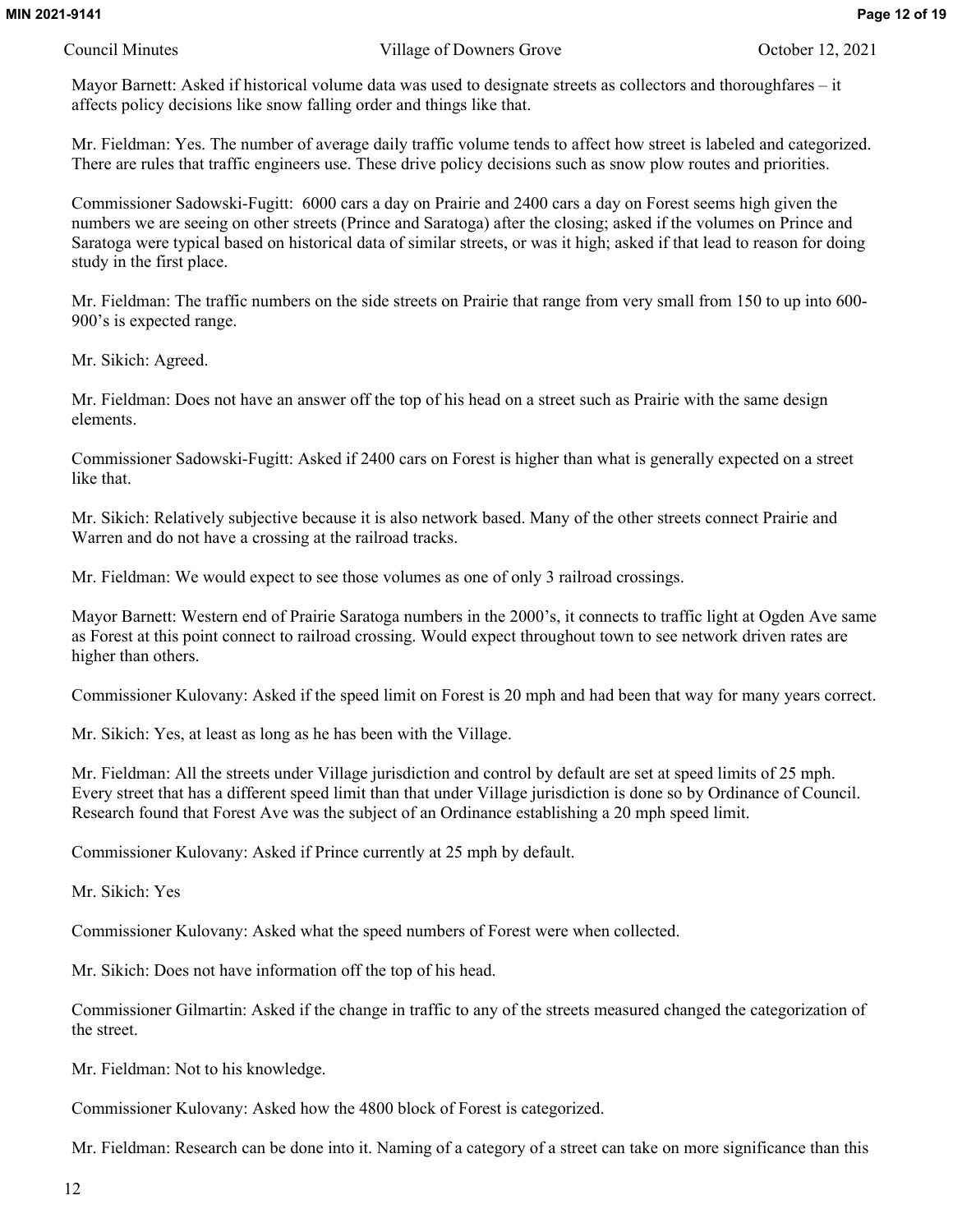context. The idea is to categorize to help make other policy decisions such as snow plow routes.

Mayor Barnett: Names can be named anything. Maintenance and service related items are cause for prioritizing.

Commission Gilmartin: Asked if categories are based on traffic volumes.

Mayor Barnett: Networking also, yes.

## Public Comment/Questions:

Danielle Bergandine 4803 Prince:

- Concerned accidents will increase at Prince and Prairie; traffic volume increased with Forest closed.
- In favor of: flashing 4-way stop at Forest & Prairie, eliminate dead end, increase sight lines with street light.
- Not in favor of dead-end at Forest and Prairie.

Mayor Barnett: Please hold applause to expedite meeting and keep conversation flowing.

Cindy Zaeske of 1130 Franklin St:

- Agrees with everything Danielle said.
- Not in favor of additional traffic volume on Franklin.
- Not in favor of dead-end at Prairie & Forest.

Robin Rutkowski of 4730 Prince:

- Has neighborhood petition to have dead-end removed at Prairie & Forest: issue relocated to Prince.
- In favor of 4-way stop at Prairie & Forest or make that block of Forest one-way.

Steve Scarlati of 4800 Forest:

- Requests traffic volume be pushed to Main St instead of Forest or Prairie.
- Requests coordination of traffic lights at Franklin and Prairie.
- In favor of dead-end on Forest. Not in favor of stop signs.

Cindy Zaeske of 1130 Franklin St:

Petition from Franklin & Prince Requests: a different solution.

Mark Brenner of 4726 Prince St

- In favor of stop signs at Forest; not in favor of dead-end at Forest.
- Not in favor of traffic volume increase on Prince while Forest is zero; dividing neighbors.
- Requests different options such as: 4-way stop; speed bumps; enforcement of speeds; Forest one-way street; time of day restrictions.

Paul Martinez of 4807 Prince:

- In favor of 4-way stops and additional stop towards Woodward and reduced speed limit on Prairie.
- In favor of pushing traffic to Ogden and Main streets instead of neighborhood.

Sonja Cimera 4637 Forest:

- In favor of stop signs on Prairie.
- Not in favor of the dead-end on Forest.

Melissa Brenner of 4726 Prince:

- Asked if point of exercise was to improve vehicular traffic safety on Forest & Prairie or to improve property enjoyment of residents on Forest.
- In favor of 4-way stop.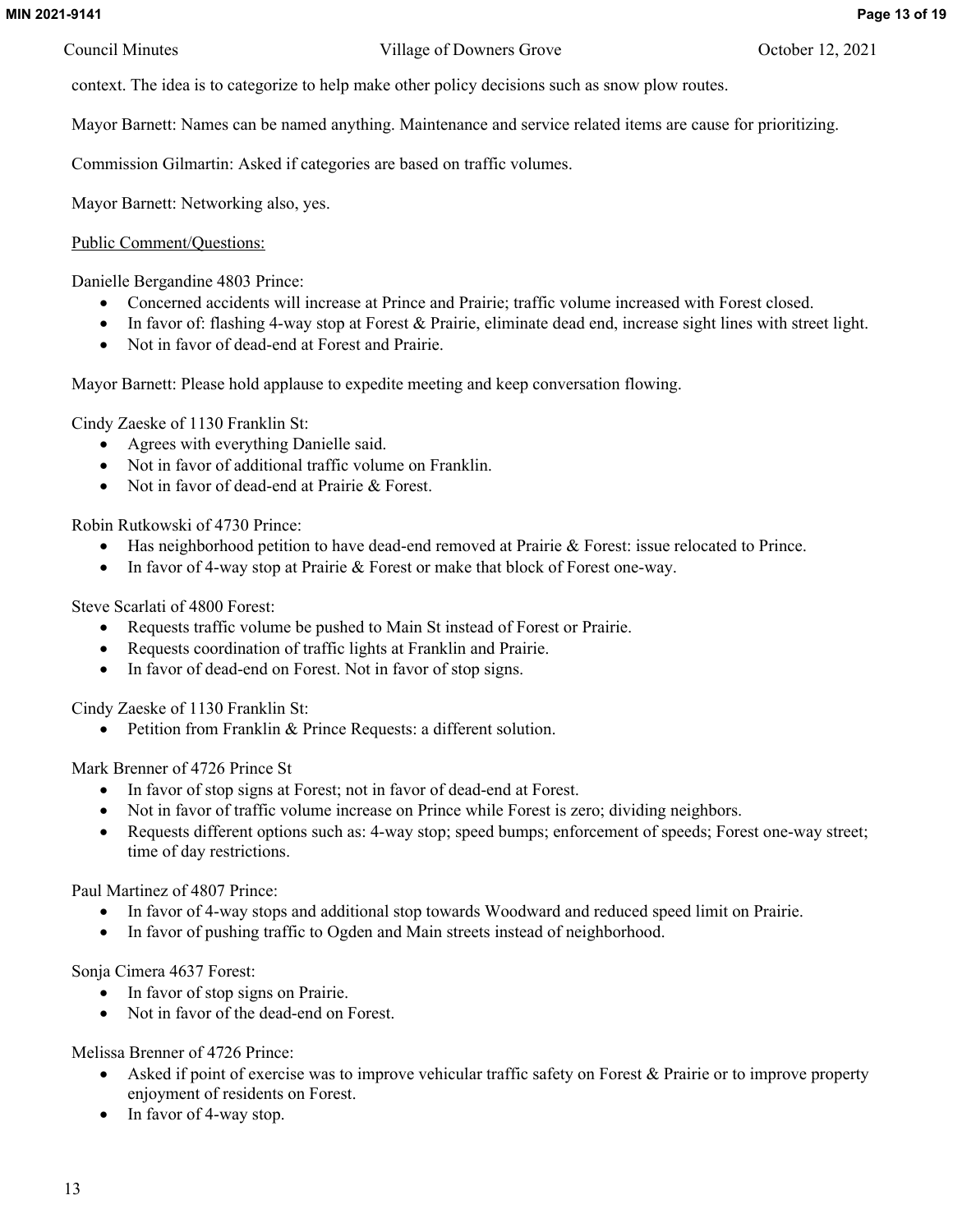Andy Hardy (no address given):

- In favor of speed control and stop signs on Prairie for safety.
- Not in favor of dead-end on Forest.

Robin Rutkowski of 4730 Prince:

- Asked if block was included in study.
- Requests extension of study to Prince and for speed and traffic enforcement in their quadrant for safety.

Mr. Fieldman: This general area was neighborhood traffic study #2 in 2012. Neighborhood traffic study #7 is the area on the west side. The analysis and work at the intersection of Prairie & Forest was initiated this round several months ago in the spring. The corridor plan for Prairie from Belmont to Main came about because of issues and comments learned about through neighborhood traffic study #7 and discussion of this issue. The last time this neighborhood north of Prairie specifically was looked at was 2012.

Maggie Sluzas 4733 Prince:

- Not in favor of dead-end on Forest.
- In favor of keeping parking on Prairie, stop signs, sharrows; compromise for the majority.

Lynn Graham 4609 Forest:

Was a study done with a 4-way stop before the dead-end was put in on Forest? Not in favor of dead-end..

Mr. Fieldman: Staff and residents noticed high number of accidents at this intersection. Staff began working on a plan which included multiple options to reduce frequency and severity of accidents. Actions included: neighborhood meeting of residents on Forest Ave on March 30<sup>th</sup>; temporary measures in May; TAP Commission and Council addressed at meetings July through September; multiple options on the table.

Mayor Barnett: On September  $7<sup>th</sup>$ , Council voted to put the measures into place which are at the intersection now; 3 stop signs and closed street selected from a series of options from the TAP Commission. Other options were considered; this was what was chosen as the next step; requesting trial of 4-way stop at intersection.

Commissioner Kulovany: TAP and Council had 23 options presented; 4 people had to choose a combination from those options and this is what was selected.

Andy Hardy returned to podium:

In favor of 4-way stop sign at Forest and Prairie in conjunction with the other stop signs on Prairie.

David Rose returned to podium:

- In favor of addressing issues of traffic light at Franklin & Main.
- Not in favor of dead-end on Forest.

Commissioner Hose made a motion to direct staff to remove the barrier at Forest and Prairie Avenue and install a four way stop control.

Commissioner Gilmartin: Doesn't support motion so shortly after starting analysis of whether barricades id effective; at the intersection of Forest and Prairie there were 39 accidents over last 5 years – 1 per month this year; Commissioners supported the closure a few weeks ago because something had to be done – took recommendation from TAP commission regarding temporary closure; was concern that traffic would disperse in detrimental way to surrounding streets but argues closure was the only way to determine what the impact would be; important to look at data and make sure all are talking about same numbers –many numbers floating around about preliminary traffic counts are incorrect; hopes Mr. Sikich's presentation has dispelled rumors about traffic increases of 3-400%. Data was made available today of counts done over the weekend; based on data the temporary closure has been effective and traffic counts demonstrate that impact on surrounding streets is considered acceptable; numbers telling us that 60% of cars that used to head north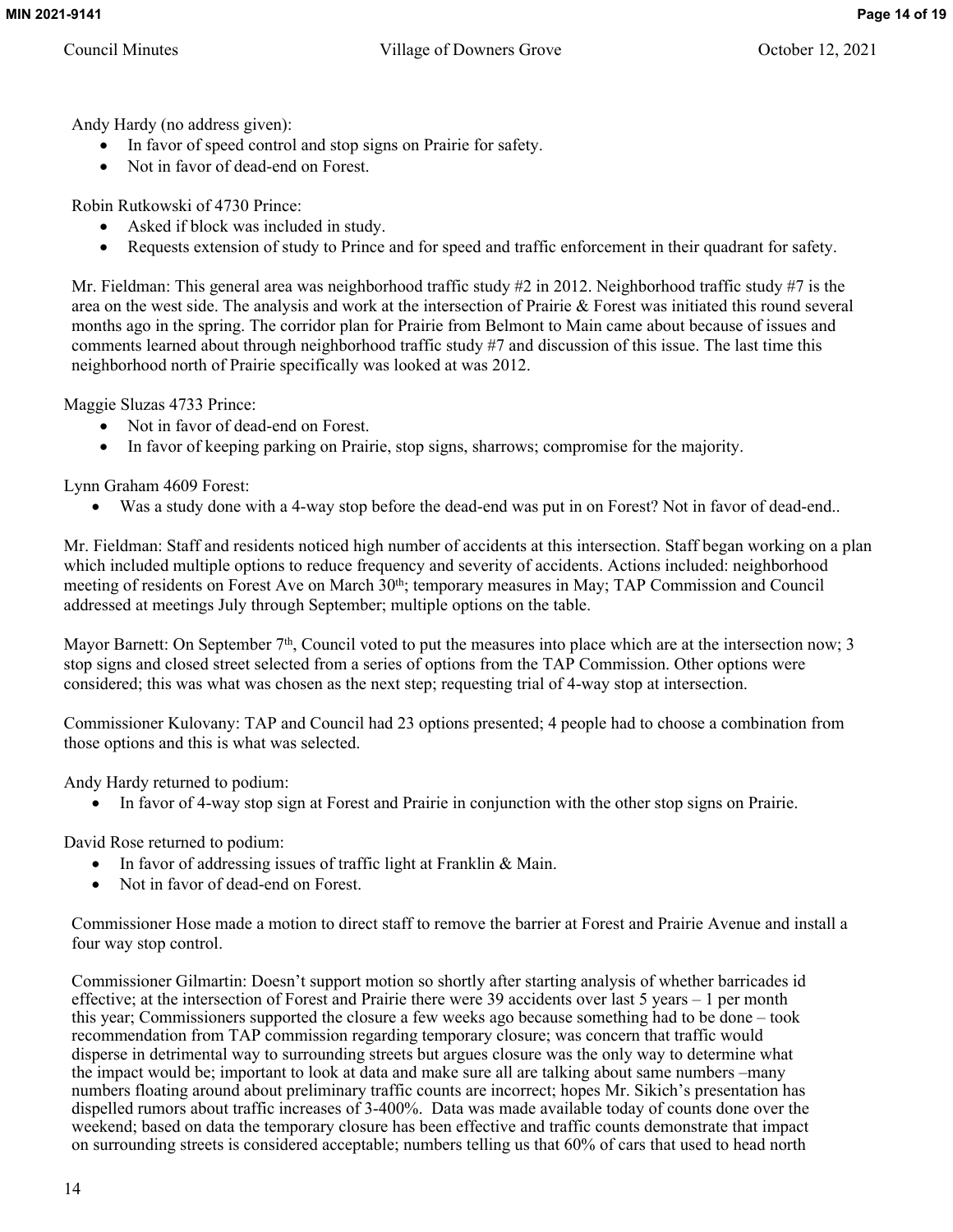on Forest are now driving on Main; per presentation counts showed 10-20% others cars found other routes not mapped out on survey (not Saratoga or Prince); the remaining traffic was split between Prince and Saratoga; traffic on Prairie was reduced by 15% - a benefit he believes is due to the closure not stop signs; counts on Saratoga prior to Forest closing showed 850 cars per day and increased 14% after the closing to 970 - traffic on Prince has doubled; after the closing Saratoga was at 590 cars; doesn't want to remove barricades and send the wrong message; data shows the traffic problems were not shifted down the street; have heard about changes that are yet to come on Prairie – making it clear Council has not voted on that; there's some expectation that work to be done on Prairie will improve situation on Prairie and Forest – in documentation staff believes the Prairie improvements being recommended will not significantly influence or be influenced by the improvements of Forest and Prairie – factors such as signal at Main, volume of traffic on Forest and sight distance issues creates specific considerations at that intersection that are not heavily influenced by traffic controls to the west; important to move forward with improvement plans on Prairie but it's premature to remove barricade; asked the consideration to remove barriers be pushed back a few weeks to give staff time to collect more data; asked for fellow Commissioners not to ignore the data, staffs guidance and TAP commissions guidance – requested they do not vote to remove the barrier.

Commissioner Sadowski-Fugitt: Intersection unique because of RR crossing, volume of drivers and speeding; of the 2400 cars going down Forest during the counts after closure, 10-20% weren't in study area at all, increase of 450 – 750 cars went westbound – that number was split between Prince and Saratoga; empathizes with extra traffic on Prince and Saratoga – has lived in area of Downers Grove where traffic was heavy at times and difficult to have cars speeding down the street with families around; not trying to change in traffic but thinks only six weeks into this traffic number are better than could have been expected; agrees it is premature to remove barrier – wants to wait for traffic calming measures to go in on Prairie.

Commissioner Kulovany: 24 accidents on Forest and Prairie in six year period and since April, 2021, have had one accident per month; mentioned earlier attempt to using barricades at the intersection and people blew through stop sign and turned the wrong way onto oncoming traffic, creating an even more dangerous situation; 20 years ago made it a "no left turn" – 20 years to long to wait to correct situation; excessive speed on Forest is concerning- people driving 28 mph in 20 mph zone; excessive traffic on Forest; thinks a four way stop at the intersection with additional stops on Prairie will help solve the problem; wants to have way to divert traffic to Main Street an "arterial street"; wasn't expecting situation with four rows of people from Forest replaced with four rows of angry residents from Prince; worried not enough solid things being planned to solve the problem; didn't want to create a situation to change the way of life for the people on Prince and Saratoga; is undecided right now and is looking for colleagues who are in support of this; wants to know what they have to say to solve the problem in a concrete way within the next couple of weeks.

Commissioner Hose: only reason the Council started talking about Forest and Prairie is because of the accidents; high traffic volume is expected in many areas but this intersection is a topic because of safety due to traffic speed, sightline issues; the 3 way stop at Forest and Prairie has slowed traffic and resulted in a 12-15% reduction in traffic volume – believes it will continue to reduce as the free flow traffic is restricted further once other stops signs are installed; with all the other stop signs in place, the goal of making the intersections safer will be achieved; with limited visibility at the intersection it makes it difficult to see a car driving 30-40mph – it will not be difficult to see a car stopped at a sign right next to you; wants to get to the root of the problem and believes a 4 way stop at Forest and Prairie is the resolution – as did all the council members were in favor of prior to the September 7th meeting; doesn't think removing the barricade is premature as putting it in place was the premature move; can't speak from anyone else on the Council but hasn't heard anything from anyone on the 4800 block of Forest about this issue in the 8.5 years he has been on Village Council; summarized by saying there are less drastic/restrictive ways to deal with the crashes at Forest and Prairie including a four way stop at that intersection and others down Prairie, then in the spring other traffic calming steps, such as narrowing the street, can be discussed; would like to take reasonable measures now to fix the safety issues, as well as restore the status quo ante for the rest of the neighborhood.

Commissioner Walus: Highly emotional issue; the Council thinks about these issues all day long and they weigh heavily on them; for her personally on Aug 3rd meeting stated she had a fear of impacting other streets; at the Aug 17<sup>th</sup> meeting she stated she was very hesitant to close the street and mentioned several things she was concerned about and discussed a less restrictive option to start; traffic study No. 7 had not been completed to improvements on Prairie were pending – in the meantime, on or about Aug  $27<sup>th</sup>$ , there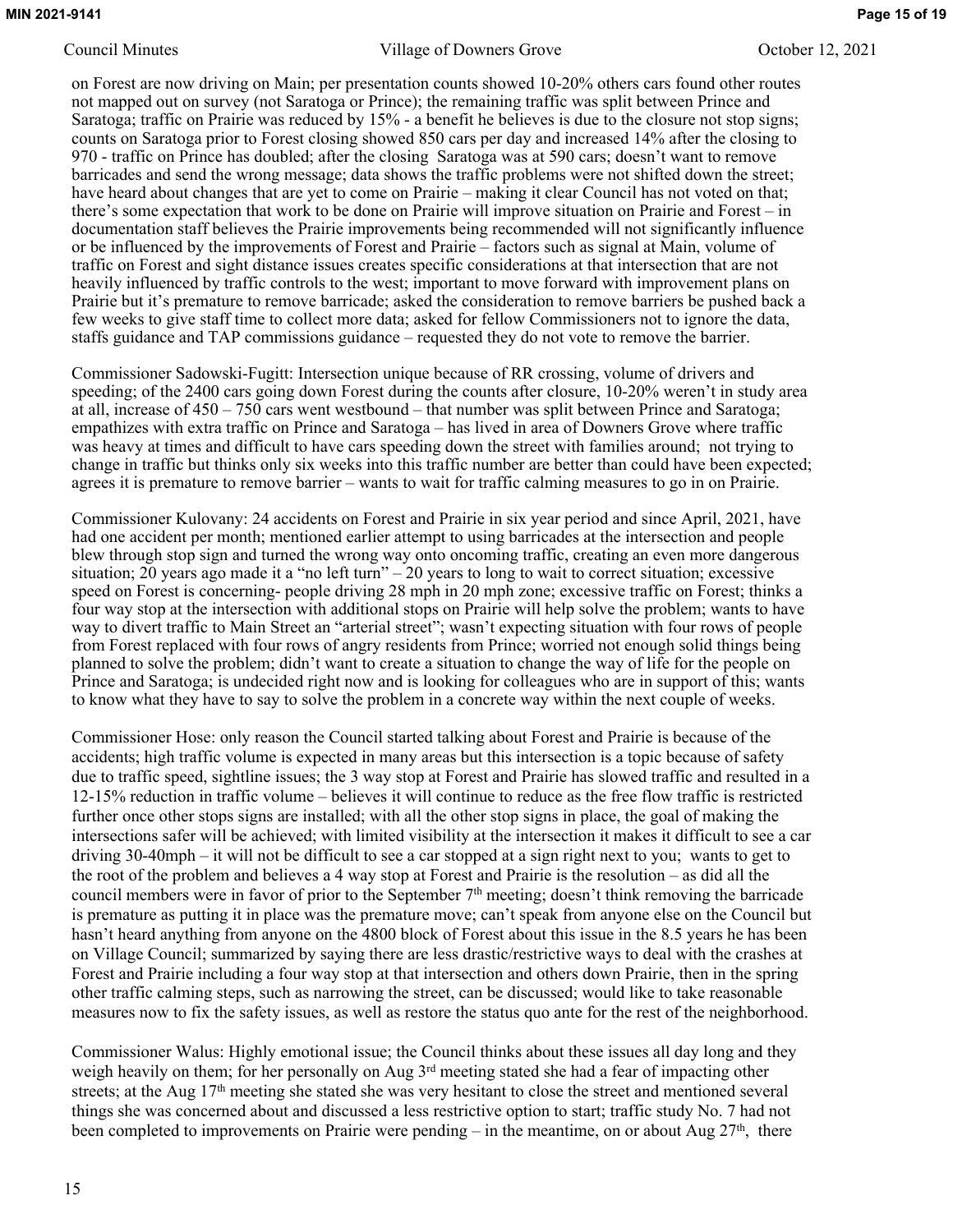was an accident at Forest and Prairie – that accident pushed her to completely change her thought process; she couldn't wait for the TAP study after the severe accident that had happened; now has the study in front of her and doesn't know how the Council is going to vote, but is hopeful we will movie in a positive direction with calming measures on Prairie; the study shows the improvements will slow speeds and reduce volume of traffic for the whole stretch of Prairie – which are contributing factors to the accidents at Forest and Prairie; she had no idea how voting in favor of the barricades would affect the whole neighborhood; through she was concerned on Aug  $3<sup>rd</sup>$  and  $17<sup>th</sup>$ , she never truly understood what the barricade would look like for the neighborhood as a whole; her current thoughts aren't strictly based on emails from residents but also come from the knowledge of what the TAP report states; has gone back to her initial thought of the meetings prior to the crash with the information brought before the Council.

Commissioner Sadowski-Fugitt: Clarified at one point it was said the numbers of Prince more than doubled and that is not accurate; the numbers on Prince were 250-300 and increased by 150-200, so the numbers have not more than doubled.

Mayor Barnett: The data itself is on page 16.

Commissioner Sadowski-Fugitt: For her the accident wasn't necessarily what changed her mind but it was the data that showed the number and percentage of accidents at that location vs. other spots on Prairie that did it; that was part of the timeline that happened.

Commissioner Gilmartin: Agreed the accident had very little impact on his decision; the data that was drilled down into – more than the accidents – and multiple site visits on his own to actually see a lot of the sightline issues that could not be resolved brought him to where he is at.

Mayor Barnett: When spoken about last his thoughts were to take one step at a time and see what the impact was knowing that the rest of Prairie Avenue was under consideration – seemed likely the changes to be made along Prairie Avenue would have an affect here as well; what we know by what we have seen – a barricade stops through traffic – haven't learned much; we know that stop signs substantially change speeds on Prairie Avenue; Commissioner Hosé's point that resonates with him is that when we see accidents, we need to consider two people have to make a mistake; cannot say that the lack of accidents is a function of and only limited to the effect of the barricade; it wasn't only two choices, it was also two changes; don't know for certain if the stop signs alone would eliminate the accidents – if the severity and frequency of accidents is the goal; if they are moving the goal, which he suggests they are, he wants to focus on trying to drive certain volumes in certain areas thank it's an entirely different conversation that practically needs to restart; picking volumes of cars that are acceptable on residential streets to all the Council members is difficult – you will find street after street where residents wish the volumes on their street was different; heard some of it anecdotally tonight; the numbers vary wildly; difficult to decide what makes volumes acceptable; goal is to try to reduce the severity and frequency of accidents at the intersection of Forest and Prairie; unsure if stop signs at an intersection with sightline issues is the solutions, but they did help on Washington – with different sightlines; stop signs all over town are often the result of people wishing the Village could control traffic more; convinced should put the four way stop in at the intersection of Forest and Prairie, measure some more, put the balance of the Prairie work in, measure some more, and if there is still a problem, the team is still here – the next least restrictive thing can be done – could be a porkchop or the barricade; Forest is like many other east-west streets that connects to the downtown and they function together as part of a system; isn't comfortable picking pieces of the system to change for a reason other than the safety of an intersection – felt this way before and remain that way; would like to see Commissioner Hosé's motion supported with stop signs put in and wants to see stop signs go into the balance of Prairie and then continue to monitor the situation; if there is still an accident per month after the four way stops are in at five new intersections across a mile of street then the next step will have to be taken.

Commissioner Kulovany: Got the report late this morning; wants confirmation from colleagues if this passes then stop signs are to be put in right away on Prairie; he isn't satisfied with the results – we diverted to much to Prince and Saratoga; didn't know what the numbers would have been; worried about the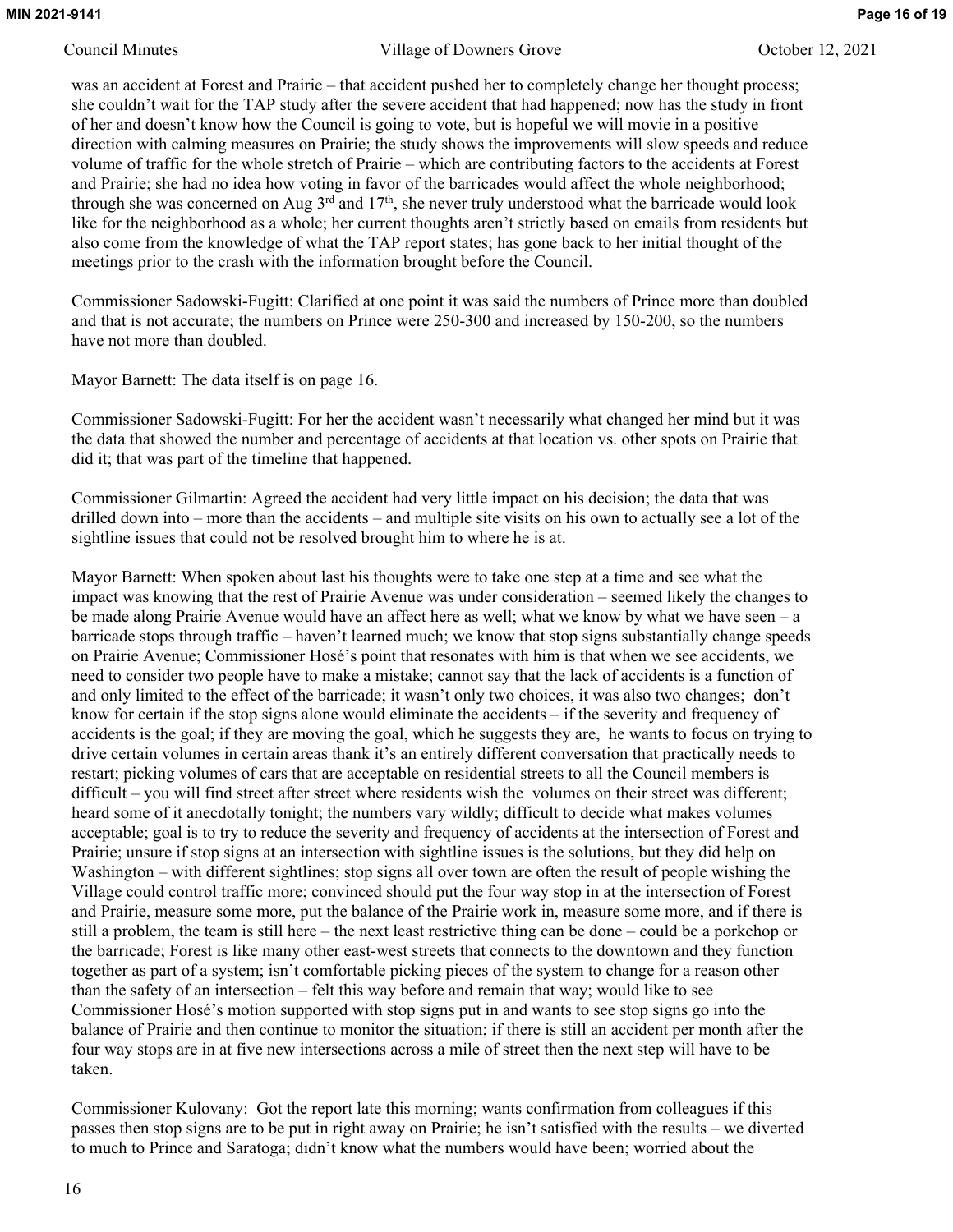flooding that collects on Prince Street and the more cars and the faster the cars travel, the more the water will end up in peoples yards (hopes not in their basements); people have expectations based on the type of street they purchase their home on; doesn't think people of Forest Avenue expected the speeding and the accidents on their street; likes having a placeholder and isn't comfortable in removing it unless he knows what will be in place to cover it – for him it's all the stop signs on Prairie; if we make Prairie a little less comfortable to drive on, they will go to Ogden Avenue; lives in southwest corner of town and many times has to make the decision if he is taking Belmont or Forest to get to places like Good Sam; would kike assurances that we are taking care of the people on Forest without messing up the people on Prince and Saratoga (the brick streets).

Commissioner Gilmartin: Confirmed that Saratoga is a brick street; the volume increase on Prince is at the low end of what Saratoga experienced prior to the closure; doesn't think we are pushing traffic in the way of any sort of significant volume; thinks it's important to decide to let the data tell the story and not emotion; creating a pendulous decision making process on the Council that isn't instilling belief or confidence in the residents.

## Public Comment

Steve Scarlotti returned to the podium:

- Questioned if traffic studies were done and consideration was made when the following occurred: o New apartment complexes were built.
	- o Closed drop off points on Prince and made that for buses only made all the cars/ parents drop their kids off on Forest.
- Upset residents on other streets are now complaining about volume when their numbers do not come near the 2400 cars per day on Forest.
- Forest Avenue fought 20 years ago to force traffic back onto Main Street and Forest was given a "no left turn" sign to reduce southbound traffic – doesn't feel that is enforced.
- Thinks people are turning left on Prince to get to the school to avoid the Stop sign at Forest has nothing to do with the barricade.
- $\bullet$  Feels unfair Forest bears it all no way to dole out the traffic without the barricade.
- Can't get out of driveway during rush hour.
- Stop sign instead of barricade will back up cars on Forest, making traffic on the street worse.
- Doesn't think the barricades have been up long enough to see if they truly worked.

Paul Martinez returned to the podium:

 Said his neighbor submitted drawings to the Council this evening with new ideas to divert traffic would like them considered.

Danielle Bergandine returned to the podium:

- Only proponent of the dead end the people on the 4800 block of Forest; has consequentially impacted the rest of the community, including the residents on Forest north of the barricade.
- Requested a study of the volume of vehicles at Washington and Prairie to compare to Forest and Prairie.

Tom Schroder, 4815 Forest Ave:

- Can't compare Washington to Forest because they don't have a sightline issue.
- Five new developments, a parking deck, increased parking on Burlington, a new medical building and many new restaurants in the Downtown Area have spiked the volume of cars on Forest over the last several years.
- Said a normal residential street should have between 500-1000 cars.
- Suggests a "right turn only" sign at Forest and Franklin and a" no left turn" at Prairie and Prince to reduce the volume of cars dramatically.
- Suggests keeping the dead end and removing the stop signs at Forest and Prairie.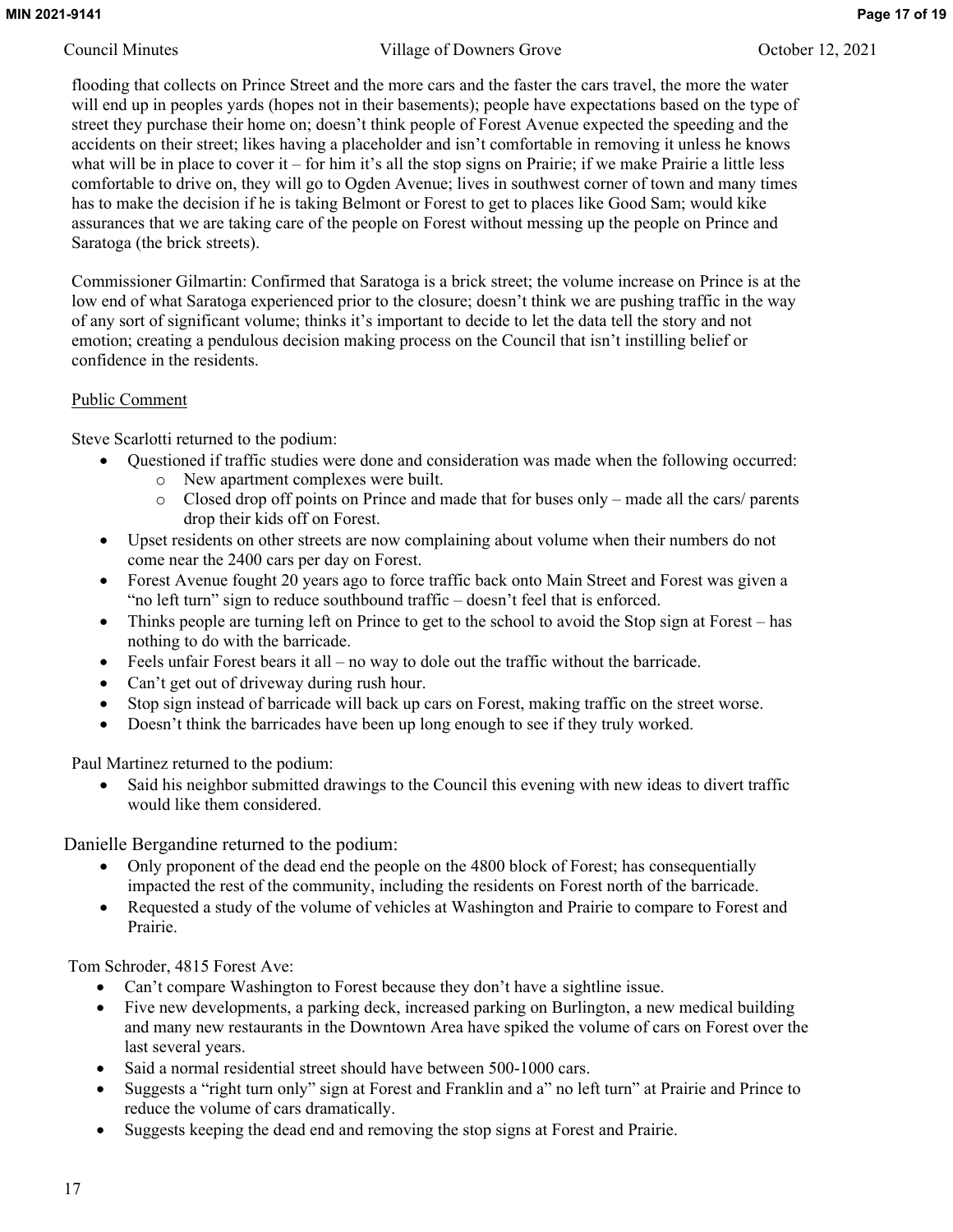- 
- Number of accidents to date at Forest and Prairie is 39 and 11 have happened in the last 12 months.
- Wants total volume of traffic looked at (number of cars) not percentages taken into consideration.
- Doesn't think barricades were up long enough.

Andy Hardy returned to podium:

- Speeds of 28 mph mentioned by Commissioner Kulovany was actually north of Prairie.
- Other streets in the Village have high volume of cars, stop sign and other calming measures should be put into place – doesn't think dead end is the answer.

## Mayor and Commissioner Comments/Questions

Commissioner Kulovany: Wants to revisit the idea of improving the light at Franklin and Main Street, to make it easier and avoid the cut through.

Commissioner Gilmartin: Data is new and was given to Council this morning; could potentially be removing the barrier tonight; in order to give the Council more time to review the data Commissioner Gilmartin motioned to table the motion to remove the barricades at Forest and Prairie until November 9<sup>th</sup>

Mayor Barnett explained that when a motion to table is made, the motion is considered without further debate.

*MOTION: To adopt a motion to table the motion to direct staff to remove the barrier at Forest and Prairie Avenue and install a four way stop control until November 9, 2021. RESULT: Motion fails 4-3 MOTIONED TO APPROVE: Commissioner Gilmartin SECONDED BY: Commissioner Sadowski-Fugitt AYES: Commissioners Gilmartin, Sadowski-Fugitt, Kulovany, NAYES: Commissioners Glover, Walus, Hosé, Mayor Barnett*

Commisioner Glover: Position remains the same; with the new information believes the four way stop at Forest and Prairie, in addition to the other stop signs on Prairie, believes this is the correct action to take to adequately address the safety concerns without affecting how the community moves throughout town.

Commissioner Kulovany: Asked the other Commissioners to voice their opinions on immediate action to put the stop signs in along Prairie Avenue immediately if action is taken to remove the barricades; Commissioners Glover, Hosé, Walus and Mayor Barnett were in support of the placement of the stop signs immediately.

After Council discussion the following motion was voted on:

*MOTION: To adopt a motion to direct staff to remove the barrier at Forest and Prairie Avenue and install a four way stop control. RESULT: Motion passes 5-2 MOTIONED TO APPROVE: Commissioner Hosé SECONDED BY: Commissioner Glover AYES: Commissioners Hosé, Glover, Kulovany, Walus, Mayor Barnett NAYES: Commissioners Gilmartin, Sadowski-Fugitt*

Manager Fieldman: Informal direction from the Council during the 1st Reading of the plan on Prairie; took note about the inter-relationship about timing and the relationship with stops signs and the motion that just passed; staff to provide an update on the implementation of the motion that just passed at the next Village Council meeting; staff will also figure out how to handle further discussion on the Prairie plan to allow for further development of those ideas and concepts – especially along the west portion as there seems to be consensus for at least the stop signs on the west